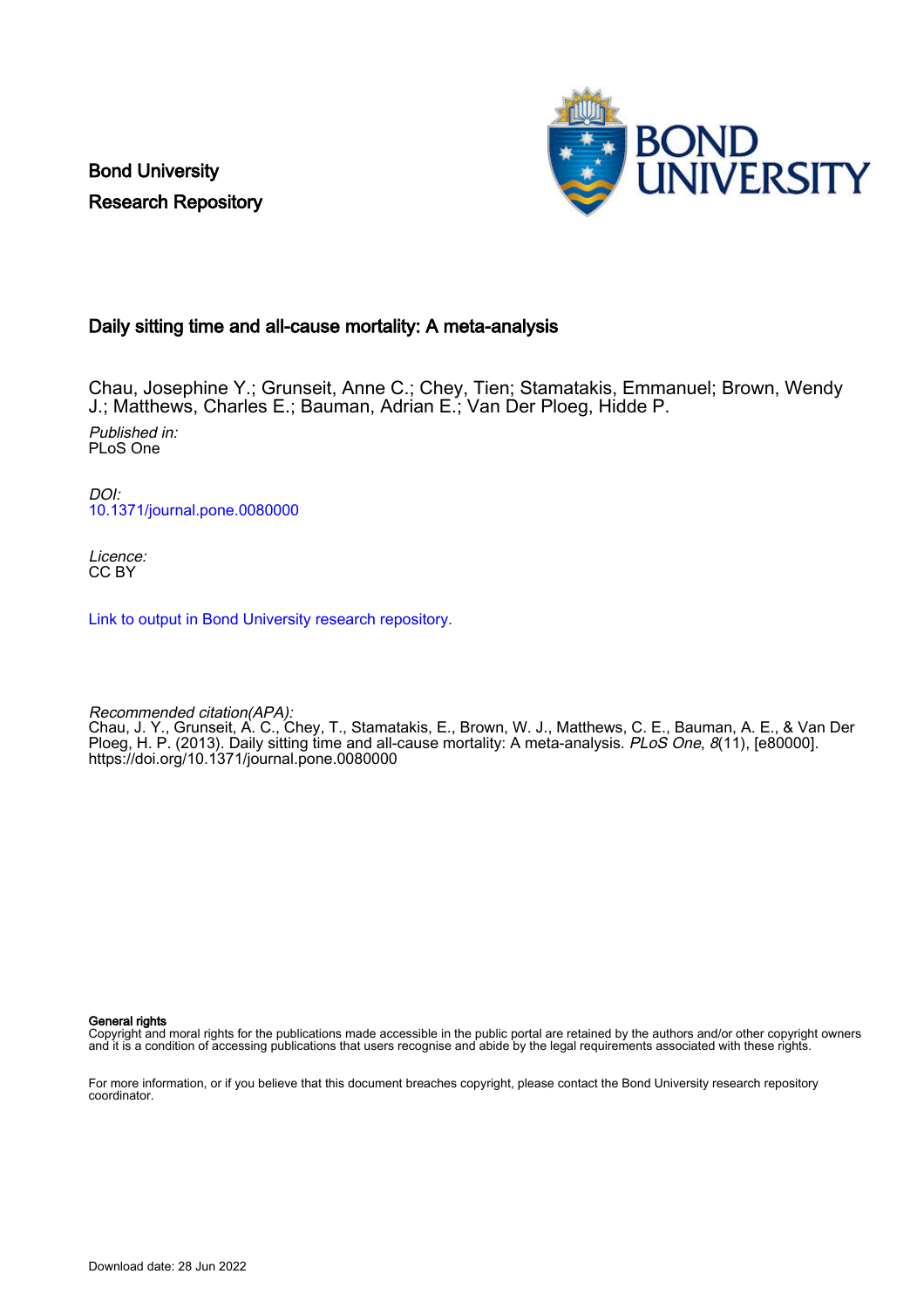# **Daily Sitting Time and All-Cause Mortality: A Meta-Analysis**

### **Josephine Y. Chau1\*, Anne C. Grunseit<sup>1</sup> , Tien Chey<sup>1</sup> , Emmanuel Stamatakis1,2, Wendy J. Brown<sup>3</sup> , Charles E. Matthews<sup>4</sup> , Adrian E. Bauman<sup>1</sup> , Hidde P. van der Ploeg1,5**

**1** Prevention Research Collaboration, School of Public Health, University of Sydney, Sydney, Australia, **2** Physical Activity Research Group (UCL-PARG), Division of Population Health, Department of Epidemiology and Public Health, University College London, London, United Kingdom, **3** Centre for Research on Exercise, Physical Activity and Health, School of Human Movement Studies, University of Queensland, Brisbane, Australia, **4** Nutritional Epidemiology Branch, Division of Cancer Epidemiology and Genetics, National Cancer Institute, Bethesda, Maryland, United States of America, **5** Department of Public and Occupational Health, VU University Medical Center, EMGO Institute for Health and Care Research, Amsterdam, The Netherlands

#### **Abstract**

*Objective:* To quantify the association between daily total sitting and all-cause mortality risk and to examine doseresponse relationships with and without adjustment for moderate-to-vigorous physical activity.

*Methods:* Studies published from 1989 to January 2013 were identified via searches of multiple databases, reference lists of systematic reviews on sitting and health, and from authors' personal literature databases. We included prospective cohort studies that had total daily sitting time as a quantitative exposure variable, all-cause mortality as the outcome and reported estimates of relative risk, or odds ratios or hazard ratios with 95% confidence intervals. Two authors independently extracted the data and summary estimates of associations were computed using random effects models.

*Results:* Six studies were included, involving data from 595,086 adults and 29,162 deaths over 3,565,569 personyears of follow-up. Study participants were mainly female, middle-aged or older adults from high-income countries; mean study quality score was 12/15 points. Associations between daily total sitting time and all-cause mortality were not linear. With physical activity adjustment, the spline model of best fit had dose-response HRs of 1.00 (95% CI: 0.98-1.03), 1.02 (95% CI: 0.99-1.05) and 1.05 (95% CI: 1.02-1.08) for every 1-hour increase in sitting time in intervals between 0-3, >3-7 and >7 h/day total sitting, respectively. This model estimated a 34% higher mortality risk for adults sitting 10 h/day, after taking physical activity into account. The overall weighted population attributable fraction for allcause mortality for total daily sitting time was 5.9%, after adjusting for physical activity.

*Conclusions:* Higher amounts of daily total sitting time are associated with greater risk of all-cause mortality and moderate-to-vigorous physical activity appears to attenuate the hazardous association. These findings provide a starting point for identifying a threshold on which to base clinical and public health recommendations for overall sitting time, in addition to physical activity guidelines.

**Citation:** Chau JY, Grunseit AC, Chey T, Stamatakis E, Brown WJ, et al. (2013) Daily Sitting Time and All-Cause Mortality: A Meta-Analysis. PLoS ONE 8(11): e80000. doi:10.1371/journal.pone.0080000

**Editor:** Olga Y Gorlova, Geisel School of Medicine at Dartmouth College, United States of America

**Received** May 10, 2013; **Accepted** September 27, 2013; **Published** November 13, 2013

**Copyright:** © 2013 Chau et al. This is an open-access article distributed under the terms of the [Creative Commons Attribution License,](http://creativecommons.org/licenses/by/3.0/) which permits unrestricted use, distribution, and reproduction in any medium, provided the original author and source are credited.

**Funding:** This research is supported by funding from Australian National Health and Medical Research Council Program Grant (No. 569940; to WJB and AEB). ES is funded by the National Institute for Health Research (UK) through a Career Development Fellowship. The funders had no role in study design, data collection and analysis, decision to publish, or preparation of the manuscript.

**Competing interests:** The authors have declared that no competing interests exist.

\* E-mail: josephine.chau@sydney.edu.au

#### **Introduction**

The benefits of physical activity for health are well established, with inactivity accounting for 9% of premature mortality globally[[1](#page-13-0)]. Sedentary behavior, as distinct from physical activity, encompasses a broad range of behaviors that involve sitting or lying down and do not increase energy expenditure substantially during waking time[[2](#page-13-0),[3\]](#page-13-0).

Sedentary behavior is very pervasive. On average, adults in Western countries spend between 55% and 70% of their day sedentary, according to objective monitoring[\[4-6](#page-13-0)]. This corresponds to approximately 9-11 h/day of sitting. In a multinational surveillance study involving 49,493 adults aged 18-65 years from 20 developed and developing countries, the overall mean reported total sitting time was 5.8 h/day, with quintiles ranging from <3 h/day to ≥9 h/day[\[7](#page-13-0)]. A growing body of literature suggests high sitting time is associated with higher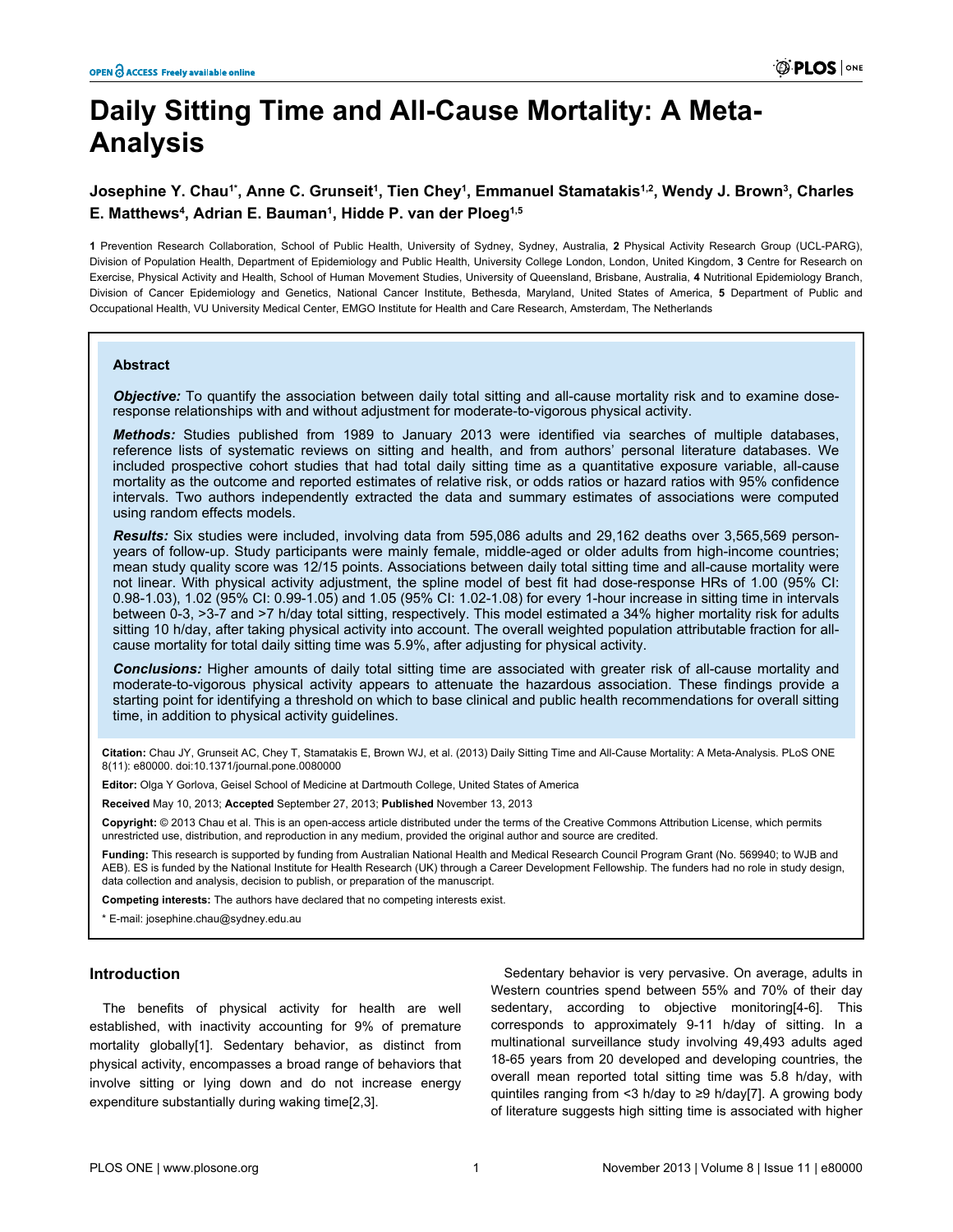risk of adverse health outcomes, including cardiovascular disease, type 2 diabetes, cancer and mortality, even after adjustment for moderate-to-vigorous physical activity[\[8-13](#page-13-0)]. A recent large study reported that sitting time accounts for 7% of all deaths in adults aged 45 years and older[\[10\]](#page-13-0).

In contrast with physical activity, for which there have been clinical and public health guidelines in place for nearly two decades[\[14\]](#page-13-0), no quantitative guidelines exist for sedentary behavior because it is not known how much sedentary behavior is harmful to health. Recent meta-analytic reviews have begun to explore this issue. Grøntved & Hu [[13](#page-13-0)] conducted a meta-analysis of three studies that included a focus on the associations between TV-viewing and mortality. They found a pooled hazard ratio of 1.13 per 2-hour increase in TV-viewing per day for all-cause mortality. Such evidence has value for formulating quantitative clinical and public health recommendations for TV-viewing time, but not for overall sitting, because TV-viewing time is a poor proxy of total sitting time. In another study, Katzmarzyk and Lee [\[15\]](#page-13-0) reported an 18%-45% increase in risk of all-cause mortality for higher levels of sitting, relative to the lowest level. One study in this metaanalysis used a qualitative categorical measure of daily sitting (none of the time, 1/4 of the time, ½ the time, three-quarters of the time, all of the time)[\[16\]](#page-13-0) while the other study measured daily leisure-time sitting[\[17\]](#page-13-0). Therefore, the authors could not assess dose-response relationships between total sitting time and mortality. More recently, Wilmot and colleagues [[18](#page-13-0)] reviewed the associations of sedentary time with mortality, and reported an overall 49% increase in all-cause mortality risk for the group with highest sedentary time level compared to the lowest group. However, this meta-analysis of 16 prospective studies involved mixed exposures of sedentary behavior, such that TV-viewing, leisure-time sedentary behavior, and sitting, measured in heterogeneous units and categories, were combined in the same analyses. Once again, the authors were unable to examine dose-response relationships between total sitting time and all-cause mortality.

Hence, the aim of this meta-analysis was to quantitatively summarize the results of all published prospective cohort studies that have examined the association between daily total sitting time and all-cause mortality, and to examine potential dose-response relationships. To the best of our knowledge, this is the first meta-analysis of dose-response relationships between total daily sitting time and mortality risk, with and without adjustment for physical activity.

#### **Methods**

#### **Information sources and search strategy**

This meta-analysis was conducted following the checklist of the Meta-Analyses of Observational Studies in Epidemiology[[19](#page-13-0)]. We used a three-part search strategy to identify potential studies for this meta-analysis: 1) we searched the reference lists of the first systematic reviews that covered the published literature on a range of sedentary behaviors in adults (e.g., sitting, TV-viewing) and multiple health outcomes (e.g., overweight or obesity, cardiovascular disease, diabetes, cancer, mortality) covering a period from 1989 to January 2011 [[8,9\]](#page-13-0); 2) we searched Medline, Pubmed, Embase, and Web of Science for studies published between January 1, 2011 and January 31, 2013 with the following search terms: (("sitting time" OR "sedentary behavior" OR "sedentary behaviour") AND (mortality OR mortalities OR death OR fatal)) AND (risk OR Cox OR hazard OR survival analysis OR odds); and 3) we further searched the reference lists of included papers and later review articles, as well as all authors' personal literature databases for relevant studies, including publications in press.

#### **Eligibility criteria**

Inclusion criteria were: prospective design; published in English; studies of healthy adult populations at baseline; measured total sitting time as an exposure variable; had allcause mortality as an outcome variable (i.e., mortality was ascertained without consideration of specific cause of death); provided estimates of relative risk (RR) or odds ratios (OR) or hazard ratios (HR) with 95% confidence intervals (CIs) or reported data for their calculation[\[13\]](#page-13-0). Conference abstracts were not included.

#### **Data extraction**

The following data were extracted from retrieved articles: author(s), study name, year of publication, total sitting time measure, sample size, age at baseline, follow-up time, person years, confounding variables that were adjusted for in the analysis, and the HR, RR or OR estimates with corresponding 95% CIs for models with and without adjustment for physical activity. Two authors independently extracted the data from each study and compared the data for consistency. Any discrepancies between the two reviewers were settled through discussion and a third reviewer's help was sought for resolving disagreements. We contacted corresponding authors to confirm or request missing data and incorporated responses into the analyses.

#### **Study appraisal**

Two authors independently appraised the methodological quality of all included studies using a quality rating list based on previous checklists[[20](#page-13-0)-[23](#page-13-0)]. This rating list consisted of 15 criteria and each criterion was assessed as 'yes' (=1) or 'no' (=0), with each assigned equal weighting, so that a quality score ranging from 0 to 15 could be calculated for each study. Any disagreements in quality ratings between the two reviewers were resolved in a consensus meeting between them, with a third reviewer consulted in the event of disagreement.

#### **Analysis**

"Dose" was assigned using the midpoint between the lower and upper boundary of each sitting category for which a HR, RR or OR was provided. For open ended categories we assumed the same magnitude of dose as for the neighboring category. For example, the categories <4, 4-<8, 8-<11, ≥11 h/day were assigned doses of 2, 5, 9 and 12 h/day, respectively.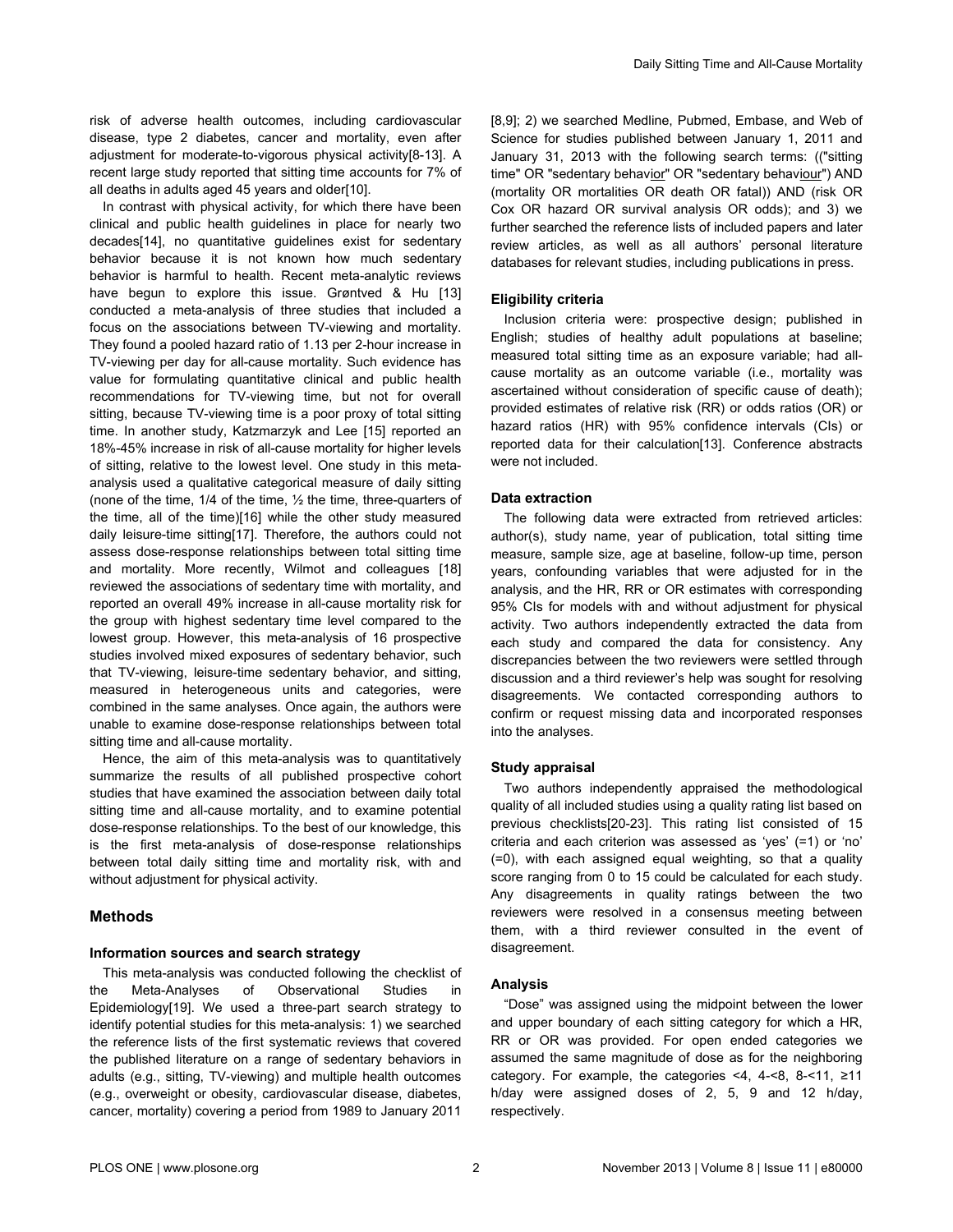First, for data with and without adjustment for physical activity, we used spaghetti plots to graphically illustrate the shape and direction of the dose-response association between sitting hours and risk of death across all studies[[24](#page-13-0)]. Using the generalized least squares for trend (GLST) procedure we then estimated the trend for each study sample and pooled the estimates to produce a forest plot and random effects trend[\[25\]](#page-13-0). A funnel plot was made for visual inspection of publication bias.

We then used the method of pool-first to estimate the doseresponse trend for all study samples combined[\[25\]](#page-13-0). Doseresponse linear and multiple non-linear models were fitted to determine the model of best fit for the pooled data. Non-linear responses were tested with piece-wise spline regressions using inflection point(s), or "knots", identified from the model of best fit[\[26\]](#page-13-0). Model adequacy was determined by the model chisquare and goodness-of-fit statistics produced by the GLST procedure.

Statistical heterogeneity was tested by calculating the  $I<sup>2</sup>$ statistic and its interpretation was based on the Cochrane Collaboration interpretation whereby 50% or greater represents substantial heterogeneity[\[27\]](#page-13-0).

We calculated the population attributable fraction (PAF) for each included study following methods outlined by Katzmarzyk and Lee[\[15\]](#page-13-0). An overall weighted PAF estimate was computed based on the weights from the meta-analysis. All analyses were carried out with STATA version 11 (STATA Corporation, College Station, TX, USA).

For the purposes of this paper, we refer to daily sedentary time and sitting time as 'daily total sitting time', and moderateto-vigorous physical activity as 'physical activity', unless explicitly stated otherwise.

#### **Results**

#### **Study selection**

The literature search yielded a total of 173 abstracts [\(Figure](#page-4-0) [1](#page-4-0)). One hundred and sixty three did not meet the core inclusion criteria and were excluded initially, and ten full-text articles were further considered. Four studies were subsequently excluded because they did not measure daily total sitting time[\[16](#page-13-0),[17](#page-13-0),[28,29\]](#page-13-0). Only one study, by Koster et al, objectively assessed total sedentary time using accelerometers[[30](#page-13-0)]. As accelerometers have been shown to measure sitting time in a different manner to questionnaires[[31](#page-13-0)], we ran models with this study included and excluded, to see if the results were changed with inclusion of this paper. Two papers were included from authors' personal literature databases[[32](#page-13-0),[33](#page-13-0)]. Therefore, a total of six studies was included in the meta-analysis.

#### **Study characteristics**

The characteristics and main outcomes of the prospective cohort studies included in this meta-analysis are shown in [Table 1.](#page-5-0)

Data from 595,086 people were included in the metaanalysis. There were 29,162 deaths during 3,565,569 personyears of follow-up. Study sample sizes varied, ranging from 1,906 [[30](#page-13-0)] to 240,819 [[11](#page-13-0)] with follow-up periods ranging from a mean of 2.8 years [\[10,30\]](#page-13-0) to over 8 years[\[11,34](#page-13-0)]. Two studies involved participants aged at least 45 years old[[10,34\]](#page-13-0), two involved adults aged at least 50 years[[11](#page-13-0),[30](#page-13-0)], one study involved adults aged 18 years or more[[33\]](#page-13-0), and one study had participants aged 76-81 years old[\[32\]](#page-13-0). One study involved women only[\[32\]](#page-13-0), and over 50% of participants in four of the five other studies were female[\[10,30,33,34](#page-13-0)]. One study reported results for men and women separately[[34\]](#page-13-0). All studies ascertained participants' mortality status through linkage with a regional or national death registry.

Five studies assessed daily total sitting time by selfreport[\[10,11](#page-13-0),[32](#page-13-0)-[34](#page-13-0)]. One study used objective measurement of daily sedentary time[[30](#page-13-0)]. All studies assessed daily total sitting time in hours per day grouped into categories. However, the cut-points for the categories were not consistent across the studies (see [Table 1](#page-5-0)). For example, Koster et al [[30](#page-13-0)] divided daily total sedentary time into quartiles, whereas two studies categorized total sitting time as <4, 4-<8, 8-<11,  $\geq$ 11 h/ day[[10,32\]](#page-13-0).

All studies adjusted for multiple potential confounding factors including moderate-to-vigorous physical activity. Two studies operationalized physical activity as walking and other moderate-to-vigorous physical activity[[10](#page-13-0),[32](#page-13-0)], one measured multiple indicators including heavy physical work, walking, exercise and sports[\[34\]](#page-13-0), one study only assessed moderate-tovigorous physical activity in leisure time[[11](#page-13-0)], and one study categorized participants as meeting or not meeting physical activity guidelines[\[33\]](#page-13-0). Five of the six studies also presented data for models without adjustment for physical activity[[10](#page-13-0),[11,30,32,33\]](#page-13-0), which allowed us to examine associations between daily total sitting time and mortality risk, with and without adjustment for physical activity.

#### **Quality assessment**

The study appraisal criteria and number of studies scoring a point for each item are presented in [Table 2.](#page-10-0) Study quality scores ranged from 10/15 to 12/15 with a mean percentage agreement of 85.6% on quality ratings between the reviewers. All studies provided information about their objectives, study design, participant sampling and recruitment, measures of total sitting and mortality, data sources and statistical methods.

#### **Associations of daily total sitting time with all-cause mortality risk**

The analyses involving data with and without adjusting for physical activity involved seven samples from six studies (one study reported results for men and women separately)[\[34\]](#page-13-0) and five samples from five studies, respectively. The multivariableadjusted hazard ratios, with adjustment for physical activity, are shown in [Figure 2.](#page-11-0) [Figure 2A](#page-11-0) presents the spaghetti plot of the raw HRs for all-cause mortality from each sample, by dose of daily total sitting time, with the pooled estimate from the fitted spline model, with 95% confidence limits. We observed similar effect sizes for all study samples across dose of sitting, except in the accelerometer study[[30](#page-13-0)], which showed considerably larger hazards of dying from all causes among respondents whose total daily sitting time exceeded the first quartile of the sample (7.6 h/day for men, 7.2 h/day for women). The forest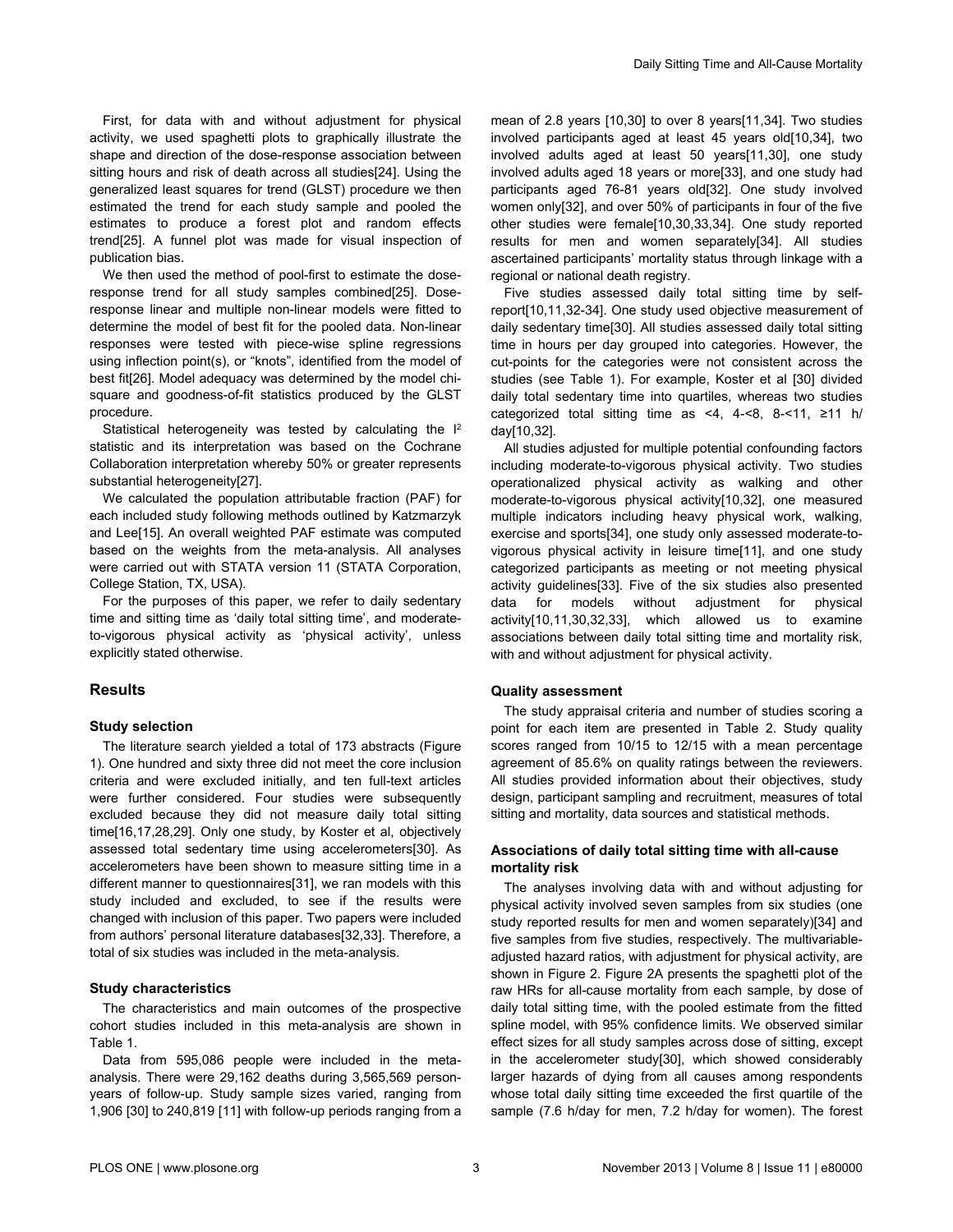<span id="page-4-0"></span>

**Figure 1. Selection of studies for inclusion in the meta-analysis.**

doi: 10.1371/journal.pone.0080000.g001

plot of the hazard per-hour increase in sitting, with multivariable adjustment including physical activity, is shown in [Figure 2B](#page-11-0). For each study the HRs, with 95% CIs, are shown, along with the percent weighting. We found a pooled hazard ratio of 1.02 (95%CI: 1.01-1.03). Heterogeneity was high  $(1^2=82.7%)$  and statistically significant (p<0.001). A sensitivity analysis excluding the results of the Koster et al [\[30\]](#page-13-0) study did not change the pooled estimate (HR=1.02; 95% CI: 1.01-1.03), nor improve heterogeneity ( $1^2$ =81.0%, p <0.001).

[Figure 3](#page-11-0) presents the results for the analyses involving data with no correction for physical activity. We observed similar patterns to those seen for data with adjustment for physical activity [\(Figure 2](#page-11-0)). The pooled HR of 1.04 (95% CI: 1.02-1.05) was higher than that for the physical activity adjusted analyses, and heterogeneity was also high  $(I^2=85.1\% , p<0.001)$ .

#### **Evidence of dose-response**

Initial linear random effects analyses suggested that the association between daily total sitting time and all-cause mortality was not linear in models with adjustment for physical activity (HR=1.03; 95% CI: 0.98-1.08) and without physical activity adjustment (HR=1.05; 95% CI:0.98-1.13). The goodness-of-fit test suggested that the linear dose-response models did not fit the data well with adjustment for physical activity ( $\chi^2_{(19)}$  = 71.02, p<0.001) and without physical activity adjustment ( $\chi^2_{(15)}$  = 91.37, p<0.001).

Multiple non-linear spline models were subsequently fitted and are shown graphically by the bold solid lines in [Figures 2A](#page-11-0) and [3A](#page-11-0). Estimates at specific doses take into account the trends at preceding "knots", and it is best to read estimates from the figures provided. For the physical activity adjusted data, the best fitted spline model was with knots at >3 and >7 h/day ( $\chi^2_{(17)}$  =22.67, p=0.160) ([Figure 2A\)](#page-11-0). For every 1-hour increment of sitting in intervals 0-3, >3-7 and >7 h/day total sitting time, the HRs were 1.00 (95% CI: 0.98-1.03), 1.02 (95% CI: 0.99-1.05) and 1.05 (95% CI: 1.02-1.08) respectively. For data without adjustment for physical activity level, the trend estimates were similar but with slightly steeper slopes. The best fitted spline model was with knots at >4 and >8 h/day  $(\chi^2_{(13)}$ =17.85, p=0.163) [\(Figure 3A\)](#page-11-0). For every 1-hour increment of sitting in intervals 0-4, >4-8 and >8h/day total sitting time, the HRs were 1.02 (95% CI: 0.99-1.04), 1.02 (95% CI: 1.00-1.04), and 1.08 (95% CI: 1.05-1.11), respectively. Spline modeling with knots at >3 and >7 h/day did not fit the data without adjustment for physical activity well ( $\chi^2_{(13)}$  =24.27, p=0.029). For example, based on the dose-response spline models [\(Figures](#page-11-0) [2A](#page-11-0) and [3A\)](#page-11-0), an adult sitting for 10 h/day would have 34%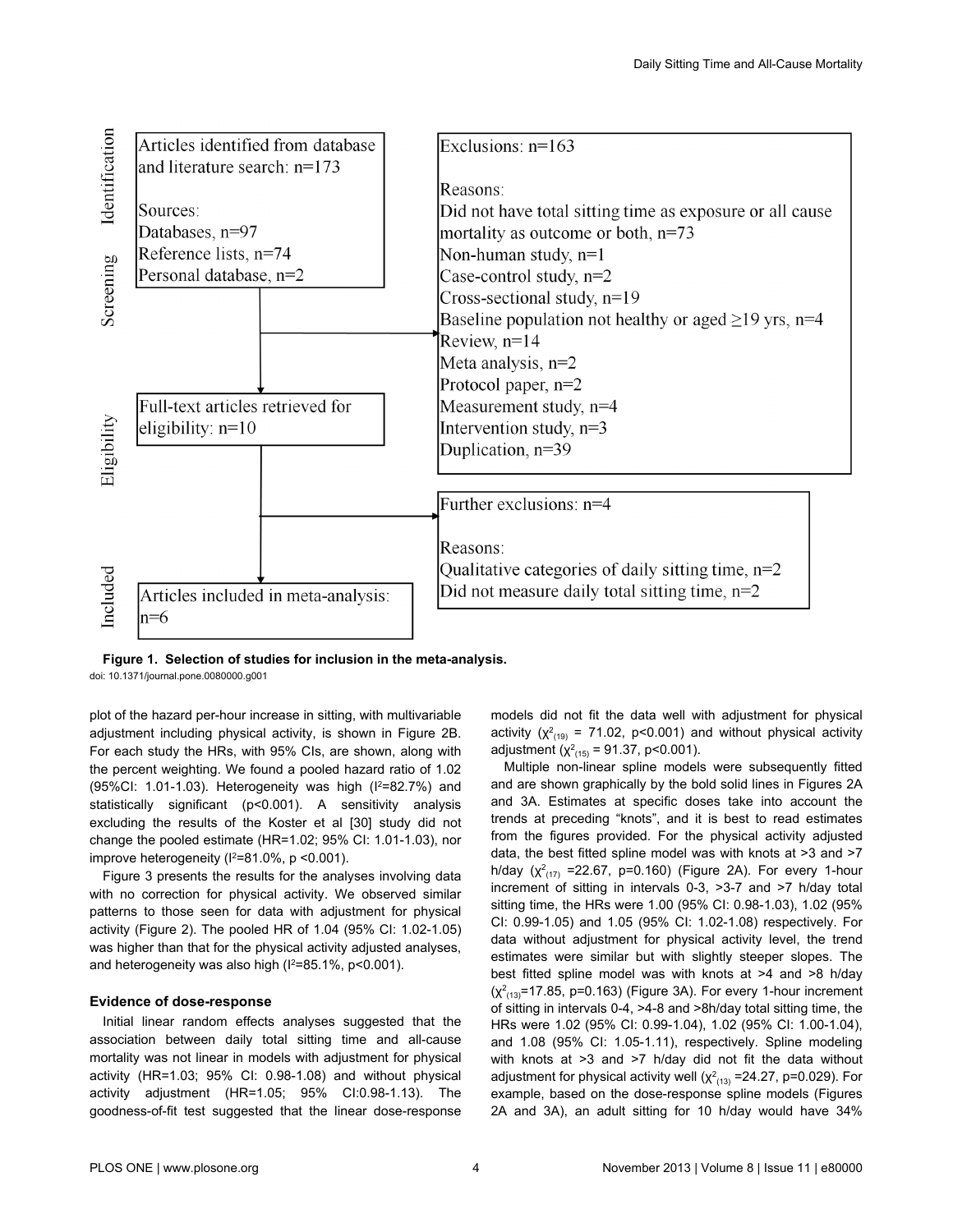<span id="page-5-0"></span>**Table 1.** Characteristics and results of the studies included in the meta-analysis.

|                                                                                                  | <b>Total sitting</b>                                                                                                                                                                           |                                                                                         | Follow up cause     | <b>Outcomes: All-</b>            |                         | p or HR for     |                 |                 | Person-         |                                                                                                                                                                                                                                                                                                                                                                              |
|--------------------------------------------------------------------------------------------------|------------------------------------------------------------------------------------------------------------------------------------------------------------------------------------------------|-----------------------------------------------------------------------------------------|---------------------|----------------------------------|-------------------------|-----------------|-----------------|-----------------|-----------------|------------------------------------------------------------------------------------------------------------------------------------------------------------------------------------------------------------------------------------------------------------------------------------------------------------------------------------------------------------------------------|
| Study                                                                                            | measure                                                                                                                                                                                        | Sample                                                                                  | mean (SD) mortality |                                  | <b>HR (95%CI)</b>       | trend           | N               | No deaths years |                 | <b>Adjustments</b>                                                                                                                                                                                                                                                                                                                                                           |
| Japan Public<br><b>Health Center</b><br>Study (JPHC)<br>(1995-1999),<br>Inoue et al<br>2008 [34] | Daily sitting (h/day<br>categories);<br>Average time spent<br>per day in<br>sedentary activity<br>$($ <3, 3-<8, 8+ h/day)                                                                      | 83,034<br>adults aged<br>45-74 yrs,<br>52.8%<br>female                                  | 8.7 yrs             | PA<br><b>ADJUSTED</b>            |                         |                 |                 |                 |                 | Age, geographic<br>area, occupation,<br>history of diabetes,<br>smoking, alcohol<br>intake, BMI, total<br>energy intake,<br>heavy physical<br>work or strenuous<br>exercise (none, <1<br>h, $\geq 1$ h), walking or<br>standing hours (<1<br>h, 1–3 h, ≥3 h),<br>and leisure-time<br>sports or physical<br>exercise (<1 day/<br>week, 1-2 days/<br>week, ≥3-4 days/<br>week) |
|                                                                                                  |                                                                                                                                                                                                |                                                                                         |                     | Men                              |                         |                 |                 |                 |                 |                                                                                                                                                                                                                                                                                                                                                                              |
|                                                                                                  |                                                                                                                                                                                                |                                                                                         |                     | $3$                              | 1.00                    | p=0.036         | 17667           | 1331            | 152673          |                                                                                                                                                                                                                                                                                                                                                                              |
|                                                                                                  |                                                                                                                                                                                                |                                                                                         |                     | $3 - 8$                          | 1.02<br>$(0.95 - 1.11)$ |                 | 18223           | 1445            | 156183          |                                                                                                                                                                                                                                                                                                                                                                              |
|                                                                                                  |                                                                                                                                                                                                |                                                                                         |                     | $>=8$                            | $1.18(1.04 -$<br>1.35)  |                 | 3293            | 322             | 28491           |                                                                                                                                                                                                                                                                                                                                                                              |
|                                                                                                  |                                                                                                                                                                                                |                                                                                         |                     | Women                            |                         |                 |                 |                 |                 |                                                                                                                                                                                                                                                                                                                                                                              |
|                                                                                                  |                                                                                                                                                                                                |                                                                                         |                     | $3$                              | 1.00<br>0.95            | p=0.698         | 19651           | 648             | 173068          |                                                                                                                                                                                                                                                                                                                                                                              |
|                                                                                                  |                                                                                                                                                                                                |                                                                                         |                     | $3 - 8$                          | $(0.85 - 1.06)$         |                 | 21404           | 704             | 189268          |                                                                                                                                                                                                                                                                                                                                                                              |
|                                                                                                  |                                                                                                                                                                                                |                                                                                         |                     | $>= 8$                           | 1.10<br>$(0.82 - 1.25)$ |                 | 2796            | 114             | 25389           |                                                                                                                                                                                                                                                                                                                                                                              |
|                                                                                                  |                                                                                                                                                                                                |                                                                                         |                     | <b>NOT PA</b><br><b>ADJUSTED</b> | Not reported            | Not<br>reported | Not<br>reported | Not<br>reported | Not<br>reported | Not reported                                                                                                                                                                                                                                                                                                                                                                 |
| NIH-AARP<br>Diet and<br><b>Health Study</b><br>(1995-1996),<br>Matthews et al<br>2012 [11]       | Overall sitting<br>(h/day categories);<br>"During a typical<br>24-hour period over<br>the past 12 months,<br>how much time did<br>you spend sitting?"<br>$($ <3, 3-4, 5-6, 7-8,<br>$9+ h/day)$ | 240,819<br>adults aged<br>50-71yrs,<br>41-48%<br>female<br>across sitting<br>categories | 8.5 yrs<br>(1.7)    | PA<br><b>ADJUSTED</b>            |                         |                 |                 |                 |                 | Age, sex, race,<br>education,<br>smoking history,<br>diet quality,<br>leisure-time<br>moderate-to-<br>vigorous physical<br>activity (never/<br>rarely; <1, 1-3, 4-<br>$7, >7$ h/wk)                                                                                                                                                                                          |
|                                                                                                  |                                                                                                                                                                                                |                                                                                         |                     | $3$                              | 1.00                    | p<0.001         | 48567           | 3310            | 415795.71       |                                                                                                                                                                                                                                                                                                                                                                              |
|                                                                                                  |                                                                                                                                                                                                |                                                                                         |                     | $3-4$                            | $0.98(0.95 -$<br>1.03)  |                 | 70039           | 5029            | 598016.25       |                                                                                                                                                                                                                                                                                                                                                                              |
|                                                                                                  |                                                                                                                                                                                                |                                                                                         |                     | $5-6$                            | 1.03 (0.98-<br>1.08)    |                 | 66705           | 4851            | 567142.49       |                                                                                                                                                                                                                                                                                                                                                                              |
|                                                                                                  |                                                                                                                                                                                                |                                                                                         |                     | $7 - 8$                          | 1.02 (0.96-<br>1.07)    |                 | 35420           | 2362            | 300877.13       |                                                                                                                                                                                                                                                                                                                                                                              |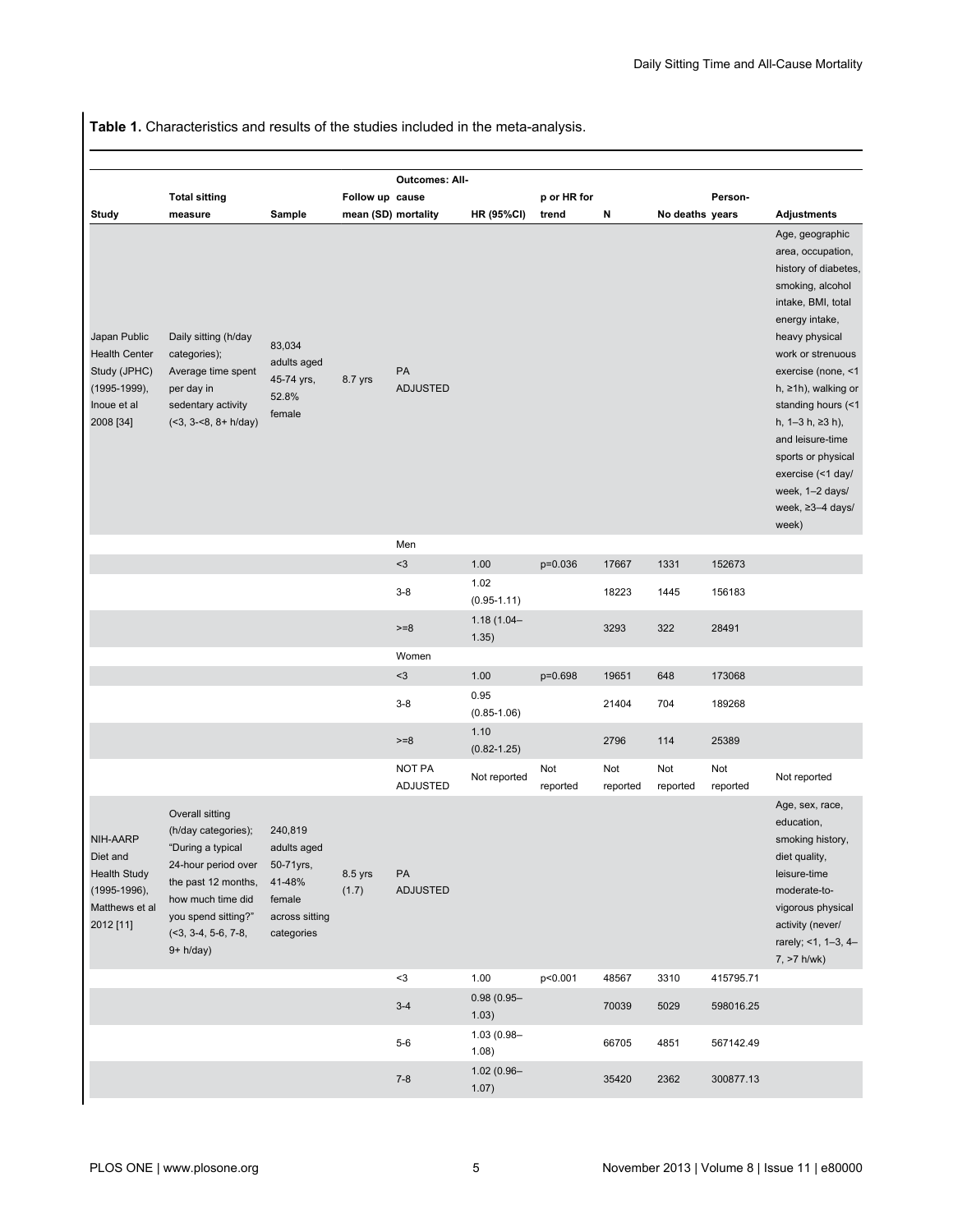|                                                              | <b>Total sitting</b>                                                                                                                                                                  |                                                               | Follow up cause    | <b>Outcomes: All-</b>            |                         | p or HR for   |        |                 | Person-   |                                                                                                                                                                                                                                                                                                                     |
|--------------------------------------------------------------|---------------------------------------------------------------------------------------------------------------------------------------------------------------------------------------|---------------------------------------------------------------|--------------------|----------------------------------|-------------------------|---------------|--------|-----------------|-----------|---------------------------------------------------------------------------------------------------------------------------------------------------------------------------------------------------------------------------------------------------------------------------------------------------------------------|
| <b>Study</b>                                                 | measure                                                                                                                                                                               | Sample                                                        |                    | mean (SD) mortality              | <b>HR (95%CI)</b>       | trend         | N      | No deaths years |           | <b>Adjustments</b>                                                                                                                                                                                                                                                                                                  |
|                                                              |                                                                                                                                                                                       |                                                               |                    | $>=9$                            | $1.19(1.12 -$<br>1.27)  |               | 20088  | 1492            | 169699.7  |                                                                                                                                                                                                                                                                                                                     |
|                                                              |                                                                                                                                                                                       |                                                               |                    | NOT PA<br><b>ADJUSTED</b>        |                         |               |        |                 |           | Age, sex, race,<br>education,<br>smoking history,<br>diet quality                                                                                                                                                                                                                                                   |
|                                                              |                                                                                                                                                                                       |                                                               |                    | $<3$                             | 1.00                    | p<0.001       | 48567  | 3310            | 415795.71 |                                                                                                                                                                                                                                                                                                                     |
|                                                              |                                                                                                                                                                                       |                                                               |                    | $3-4$                            | 1.00<br>$(0.96 - 1.04)$ |               | 70039  | 5029            | 598016.25 |                                                                                                                                                                                                                                                                                                                     |
|                                                              |                                                                                                                                                                                       |                                                               |                    | $5-6$                            | 1.06<br>$(1.01 - 1.10)$ |               | 66705  | 4851            | 567142.49 |                                                                                                                                                                                                                                                                                                                     |
|                                                              |                                                                                                                                                                                       |                                                               |                    | $7 - 8$                          | 1.06<br>$(1.01 - 1.12)$ |               | 35420  | 2362            | 300877.13 |                                                                                                                                                                                                                                                                                                                     |
|                                                              |                                                                                                                                                                                       |                                                               |                    | $>=9$                            | 1.30<br>$(1.22 - 1.38)$ |               | 20088  | 1492            | 169699.7  |                                                                                                                                                                                                                                                                                                                     |
| 45 & Up Study<br>(2006), van<br>der Ploeg et al<br>2012 [10] | Total sitting (h/day);<br>"About how many<br>hours in each 24-<br>hour day do you<br>usually spend<br>sitting?";<br>Categorised later<br>into $<$ 4, 4 $-$ 8, 8 $-$<br><11, 11+ h/day | 222,497<br>adults aged<br>at least 45<br>yrs, 52.4%<br>female | $2.8$ yrs<br>(0.9) | PA<br>ADJUSTED                   |                         |               |        |                 |           | Age, sex,<br>education, marital<br>status, urban/rural<br>residence, walking<br>and other<br>moderate-to-<br>vigorous physical<br>activity (0, 1-149,<br>150-299, ≥300<br>min/wk), BMI,<br>smoking status,<br>self-rated health<br>and receiving help<br>with daily tasks for<br>long term illness or<br>disability |
|                                                              |                                                                                                                                                                                       |                                                               |                    | <4                               | 1.00                    | $HR = 1.11$   | 58534  | 1125            | 164795    |                                                                                                                                                                                                                                                                                                                     |
|                                                              |                                                                                                                                                                                       |                                                               |                    | $4 - 8$                          | 1.02 (0.95-<br>1.09)    | (95%CI:       | 107994 | 2489            | 302552    |                                                                                                                                                                                                                                                                                                                     |
|                                                              |                                                                                                                                                                                       |                                                               |                    | $8 - 11$                         | $1.15(1.06 -$<br>1.25)  | $1.08 - 1.15$ | 41646  | 1142            | 114961    |                                                                                                                                                                                                                                                                                                                     |
|                                                              |                                                                                                                                                                                       |                                                               |                    | $>=11$                           | $1.40(1.27 -$<br>1.55)  |               | 14323  | 649             | 39386     |                                                                                                                                                                                                                                                                                                                     |
|                                                              |                                                                                                                                                                                       |                                                               |                    | <b>NOT PA</b><br><b>ADJUSTED</b> |                         |               |        |                 |           | Age, sex,<br>education, marital<br>status, urban/rural<br>residence, BMI,<br>smoking status,<br>self-rated health<br>and receiving help<br>with daily tasks for<br>long term illness or<br>disability                                                                                                               |
|                                                              |                                                                                                                                                                                       |                                                               |                    | $<$ 4                            | 1.00                    | $HR = 1.14$   | 58534  | 1125            | 164795    |                                                                                                                                                                                                                                                                                                                     |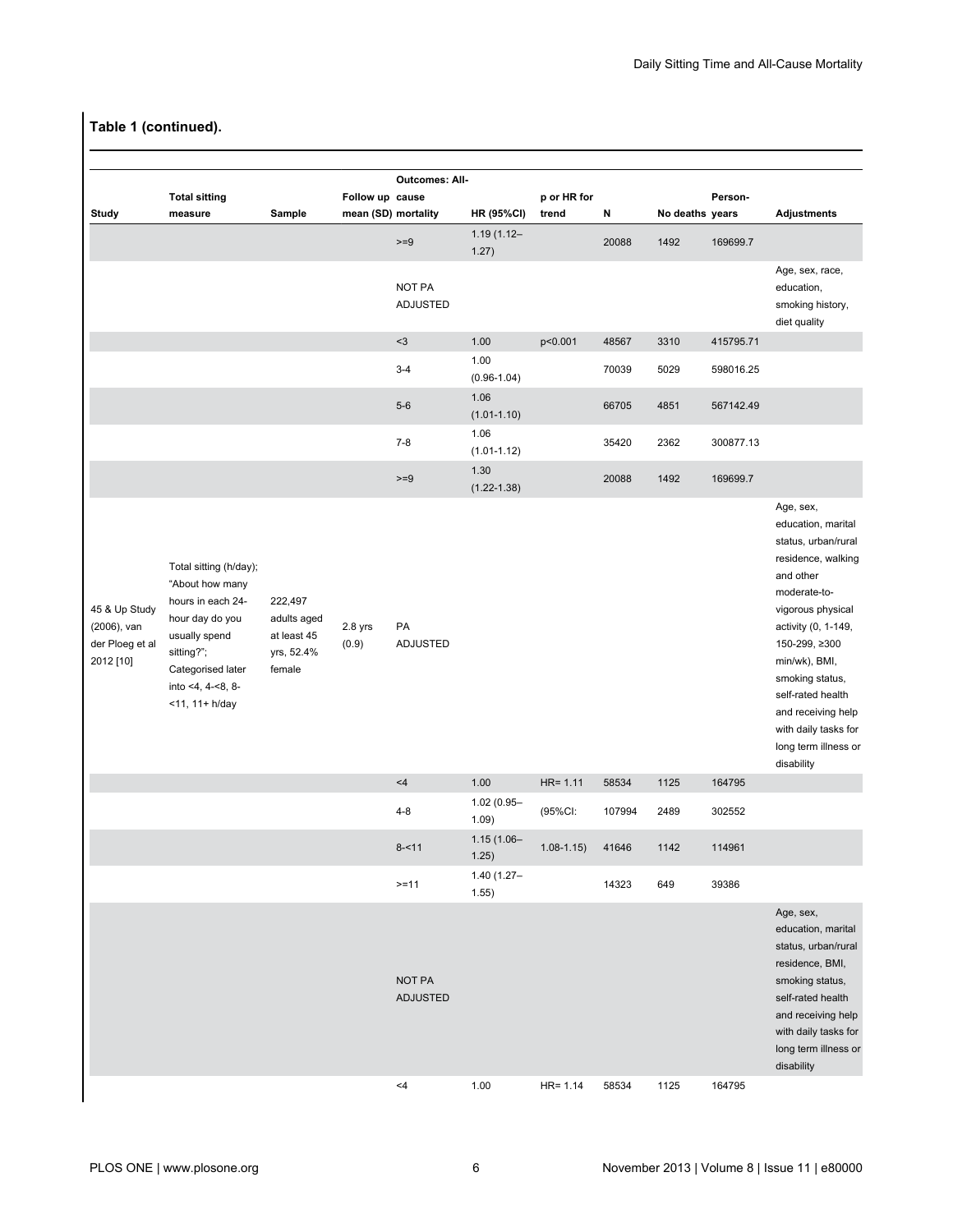|                                                                                                                                                                                                                                                                                                                                                                                          |                                                                        |        | <b>Outcomes: All-</b>                                                                           |                                        |                                   |        |      |          |                                                                                                                                                                                                                                                                                                        |
|------------------------------------------------------------------------------------------------------------------------------------------------------------------------------------------------------------------------------------------------------------------------------------------------------------------------------------------------------------------------------------------|------------------------------------------------------------------------|--------|-------------------------------------------------------------------------------------------------|----------------------------------------|-----------------------------------|--------|------|----------|--------------------------------------------------------------------------------------------------------------------------------------------------------------------------------------------------------------------------------------------------------------------------------------------------------|
| <b>Total sitting</b>                                                                                                                                                                                                                                                                                                                                                                     |                                                                        |        |                                                                                                 |                                        | p or HR for                       |        |      | Person-  |                                                                                                                                                                                                                                                                                                        |
|                                                                                                                                                                                                                                                                                                                                                                                          |                                                                        |        |                                                                                                 |                                        |                                   |        |      |          | <b>Adjustments</b>                                                                                                                                                                                                                                                                                     |
|                                                                                                                                                                                                                                                                                                                                                                                          |                                                                        |        | $4 - 8$                                                                                         | $(0.95 - 1.10)$                        | (95%CI:                           | 107994 | 2489 | 302552   |                                                                                                                                                                                                                                                                                                        |
|                                                                                                                                                                                                                                                                                                                                                                                          |                                                                        |        | $8 - 11$                                                                                        | $(1.10 - 1.30)$                        | $1.11 - 1.18$                     | 41646  | 1142 | 114961   |                                                                                                                                                                                                                                                                                                        |
|                                                                                                                                                                                                                                                                                                                                                                                          |                                                                        |        | $>=11$                                                                                          | 1.51<br>$(1.37 - 1.70)$                |                                   | 14323  | 649  | 39386    |                                                                                                                                                                                                                                                                                                        |
| Accelerometer-<br>measured<br>sedentary time<br>during waking<br>hours; Actigraph<br>uniaxial<br>accelerometer<br>(AM-7164) worn for<br>7 consecutive days;<br>non-wear time<br>defined as intervals<br>of ≥60 consecutive<br>minutes of 0 counts<br>with allowance for<br>up to 2 min of<br>counts between<br>1-100; Sedentary<br>time defined as<br><100 count/min<br>during wear time | 1906 adults<br>aged at least<br>50 yrs, mean<br>age 63.8,<br>54% women | 2.8yrs | PA<br><b>ADJUSTED</b><br>Quartiles of<br>sedentary<br>time (h/day),<br>(1 lowest, 4<br>highest) |                                        |                                   |        |      |          | Adjusted for<br>gender, age, race/<br>ethnicity,<br>educational level,<br>smoking status,<br>alcohol intake,<br>BMI, diabetes,<br>coronary heart<br>disease,<br>congestive heart<br>failure, cancer,<br>stroke, mobility<br>limitation, and<br>moderate-to-<br>vigorous physical<br>activity (min/day) |
|                                                                                                                                                                                                                                                                                                                                                                                          |                                                                        |        | $\mathbf{1}$                                                                                    | 1.00 (ref)                             |                                   | 476    | 11   | 1311.38  |                                                                                                                                                                                                                                                                                                        |
|                                                                                                                                                                                                                                                                                                                                                                                          |                                                                        |        | 2 [M:7.6; W:<br>7.2]                                                                            | 1.74<br>$(0.81 - 3.73)$                |                                   | 477    | 24   | 1335.998 |                                                                                                                                                                                                                                                                                                        |
|                                                                                                                                                                                                                                                                                                                                                                                          |                                                                        |        | 3 [M:9.2; W:<br>$8.7$ ]                                                                         | 2.74<br>$(1.35 - 5.52)$                |                                   | 477    | 41   | 1283.925 |                                                                                                                                                                                                                                                                                                        |
|                                                                                                                                                                                                                                                                                                                                                                                          |                                                                        |        | 4 [M:10.8;W:<br>$10.1$ ]                                                                        | 3.26<br>(1.59, 6.69)                   |                                   | 476    | 69   | 1305.033 |                                                                                                                                                                                                                                                                                                        |
|                                                                                                                                                                                                                                                                                                                                                                                          |                                                                        |        | <b>NOT PA</b><br><b>ADJUSTED</b>                                                                |                                        |                                   |        |      |          | Adjusted for<br>gender, age, race/<br>ethnicity,<br>educational level,<br>smoking status,<br>alcohol intake,<br>BMI, diabetes,<br>coronary heart<br>disease,<br>congestive heart<br>failure, cancer,<br>stroke, mobility                                                                               |
|                                                                                                                                                                                                                                                                                                                                                                                          |                                                                        |        |                                                                                                 |                                        |                                   |        |      |          | limitation                                                                                                                                                                                                                                                                                             |
|                                                                                                                                                                                                                                                                                                                                                                                          |                                                                        |        | $\mathbf{1}$                                                                                    | $1.00$ (ref)                           |                                   | 476    | 11   | 1311.38  |                                                                                                                                                                                                                                                                                                        |
|                                                                                                                                                                                                                                                                                                                                                                                          | measure                                                                | Sample |                                                                                                 | Follow up cause<br>mean (SD) mortality | <b>HR (95%CI)</b><br>1.02<br>1.20 | trend  | Ν    |          | No deaths years                                                                                                                                                                                                                                                                                        |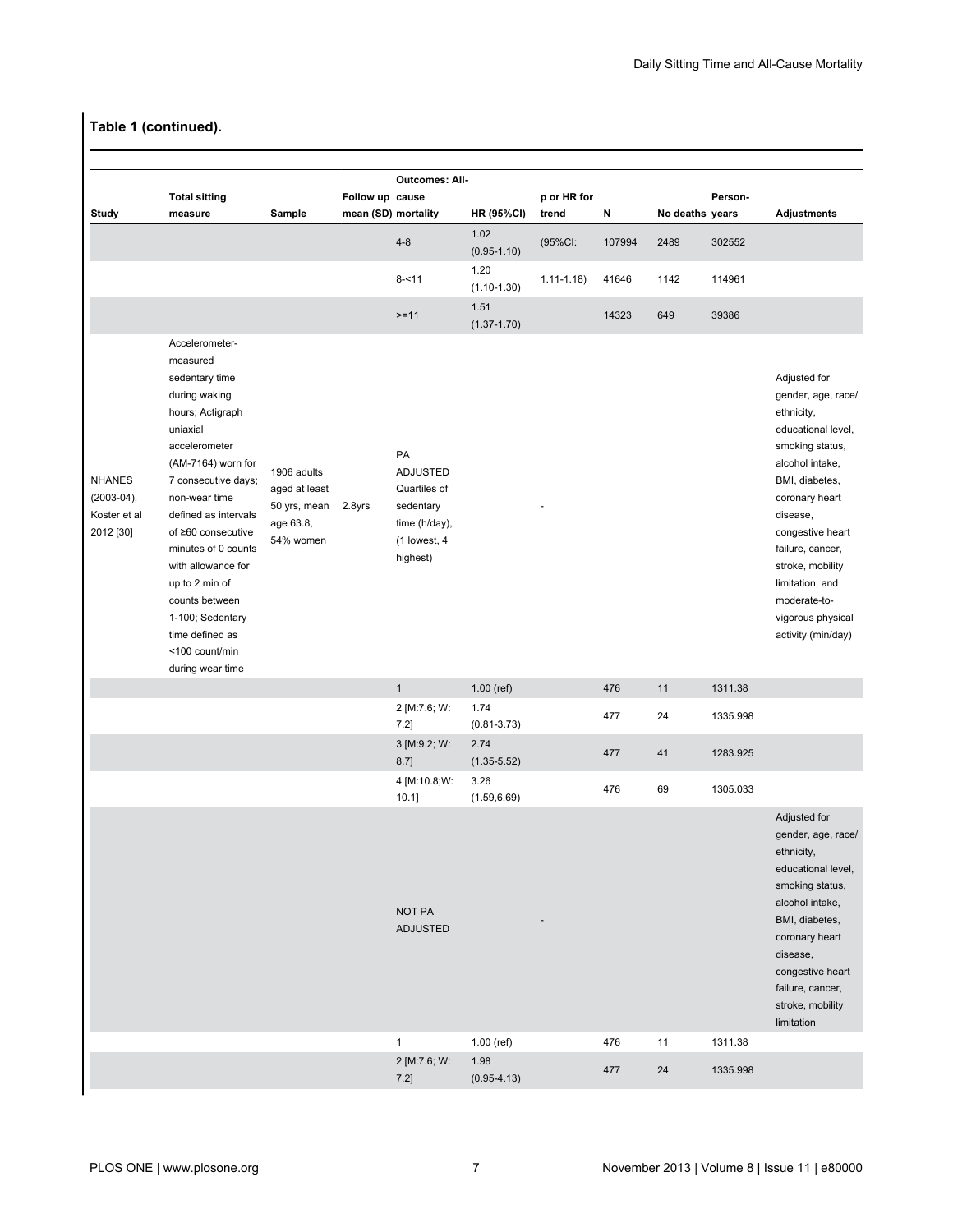|                                                                                                 |                                                                                                                                                                                                                                                                                                                                                                                                                                                                                              |                                                                                                                 |                                     | <b>Outcomes: All-</b>                                                                        |                         |                 |      |                 |          |                                                                                                                                                                                                    |
|-------------------------------------------------------------------------------------------------|----------------------------------------------------------------------------------------------------------------------------------------------------------------------------------------------------------------------------------------------------------------------------------------------------------------------------------------------------------------------------------------------------------------------------------------------------------------------------------------------|-----------------------------------------------------------------------------------------------------------------|-------------------------------------|----------------------------------------------------------------------------------------------|-------------------------|-----------------|------|-----------------|----------|----------------------------------------------------------------------------------------------------------------------------------------------------------------------------------------------------|
|                                                                                                 | <b>Total sitting</b>                                                                                                                                                                                                                                                                                                                                                                                                                                                                         |                                                                                                                 | Follow up cause                     |                                                                                              |                         | p or HR for     |      |                 | Person-  |                                                                                                                                                                                                    |
| Study                                                                                           | measure                                                                                                                                                                                                                                                                                                                                                                                                                                                                                      | Sample                                                                                                          | mean (SD) mortality                 |                                                                                              | <b>HR (95%CI)</b>       | trend           | N    | No deaths years |          | <b>Adjustments</b>                                                                                                                                                                                 |
|                                                                                                 |                                                                                                                                                                                                                                                                                                                                                                                                                                                                                              |                                                                                                                 |                                     | 3 [M:9.2; W:<br>$8.7$ ]                                                                      | 3.31<br>$(1.56 - 7.03)$ |                 | 477  | 41              | 1283.925 |                                                                                                                                                                                                    |
|                                                                                                 |                                                                                                                                                                                                                                                                                                                                                                                                                                                                                              |                                                                                                                 |                                     | 4 [M:10.8;W:<br>$10.1$ ]                                                                     | 4.13<br>$(1.89 - 9.05)$ |                 | 476  | 69              | 1305.033 |                                                                                                                                                                                                    |
| Australian<br>Longitudinal<br>Study on<br>Women's<br>Health (2002),<br>Pavey et al<br>2012 [32] | Self-reported total<br>sitting time (h/day);<br>"Think about all the<br>time you spend<br>sitting EACH DAY<br>while at home, at<br>work, while getting<br>from place to place<br>or during your<br>spare time. How<br>many hours EACH<br>DAY do you<br>typically spend<br>sitting down while<br>doing things like<br>visiting friends,<br>driving, reading,<br>watching television,<br>or working at a<br>desk or computer<br>on (a) a usual<br>week-day and (b) a<br>usual weekend-<br>day" | 6656 women<br>aged<br>76-81yrs,<br>N=4753 all<br>participants<br>with<br>complete<br>data for all<br>covariates | Median<br>6yrs<br>(72.3)<br>months) | PA<br><b>ADJUSTED</b><br>All P's with<br>complete<br>data for all<br>covariates<br>(model 5) |                         |                 |      |                 |          | Age, education,<br>marital status,<br>area of residence,<br>smoking, alcohol<br>consumption, BMI,<br>walking and<br>moderate-to-<br>vigorous physical<br>activity (<450,<br>≥450 METxmin/<br>week) |
|                                                                                                 |                                                                                                                                                                                                                                                                                                                                                                                                                                                                                              |                                                                                                                 |                                     | $0 - 4$                                                                                      | 1.00                    | $HR=1.05$       | 1286 | 351             | 6727.1   |                                                                                                                                                                                                    |
|                                                                                                 |                                                                                                                                                                                                                                                                                                                                                                                                                                                                                              |                                                                                                                 |                                     | $4 - 8$                                                                                      | 0.97<br>$(0.85 - 1.10)$ | (95% CI:        | 2671 | 698             | 14108.9  |                                                                                                                                                                                                    |
|                                                                                                 |                                                                                                                                                                                                                                                                                                                                                                                                                                                                                              |                                                                                                                 |                                     | $8 - 11$                                                                                     | 1.42<br>$(1.19 - 1.69)$ | $1.04 - 1.07$ ) | 595  | 213             | 2956.7   |                                                                                                                                                                                                    |
|                                                                                                 |                                                                                                                                                                                                                                                                                                                                                                                                                                                                                              |                                                                                                                 |                                     | $>=11$                                                                                       | 1.70<br>$(1.40 - 2.15)$ |                 | 201  | 102             | 927.0    |                                                                                                                                                                                                    |
|                                                                                                 |                                                                                                                                                                                                                                                                                                                                                                                                                                                                                              |                                                                                                                 |                                     | NOT PA<br><b>ADJUSTED</b><br>(model 4)                                                       |                         |                 |      |                 |          | Age, education,<br>marital status,<br>area of residence,<br>smoking, alcohol<br>consumption, BMI                                                                                                   |
|                                                                                                 |                                                                                                                                                                                                                                                                                                                                                                                                                                                                                              |                                                                                                                 |                                     | $0-4$                                                                                        | 1.00                    | $HR = 1.06$     | 1286 | 351             | 6727.1   |                                                                                                                                                                                                    |
|                                                                                                 |                                                                                                                                                                                                                                                                                                                                                                                                                                                                                              |                                                                                                                 |                                     | $4 - 8$                                                                                      | 0.97<br>$(0.85 - 1.11)$ | (95% CI:        | 2671 | 698             | 14108.9  |                                                                                                                                                                                                    |
|                                                                                                 |                                                                                                                                                                                                                                                                                                                                                                                                                                                                                              |                                                                                                                 |                                     | $8 - 11$                                                                                     | 1.47<br>$(1.24 - 1.74)$ | $1.04 - 1.08$   | 595  | 213             | 2956.7   |                                                                                                                                                                                                    |
|                                                                                                 |                                                                                                                                                                                                                                                                                                                                                                                                                                                                                              |                                                                                                                 |                                     | $>=11$                                                                                       | 1.73<br>$(1.38 - 2.18)$ |                 | 201  | 102             | 927.0    |                                                                                                                                                                                                    |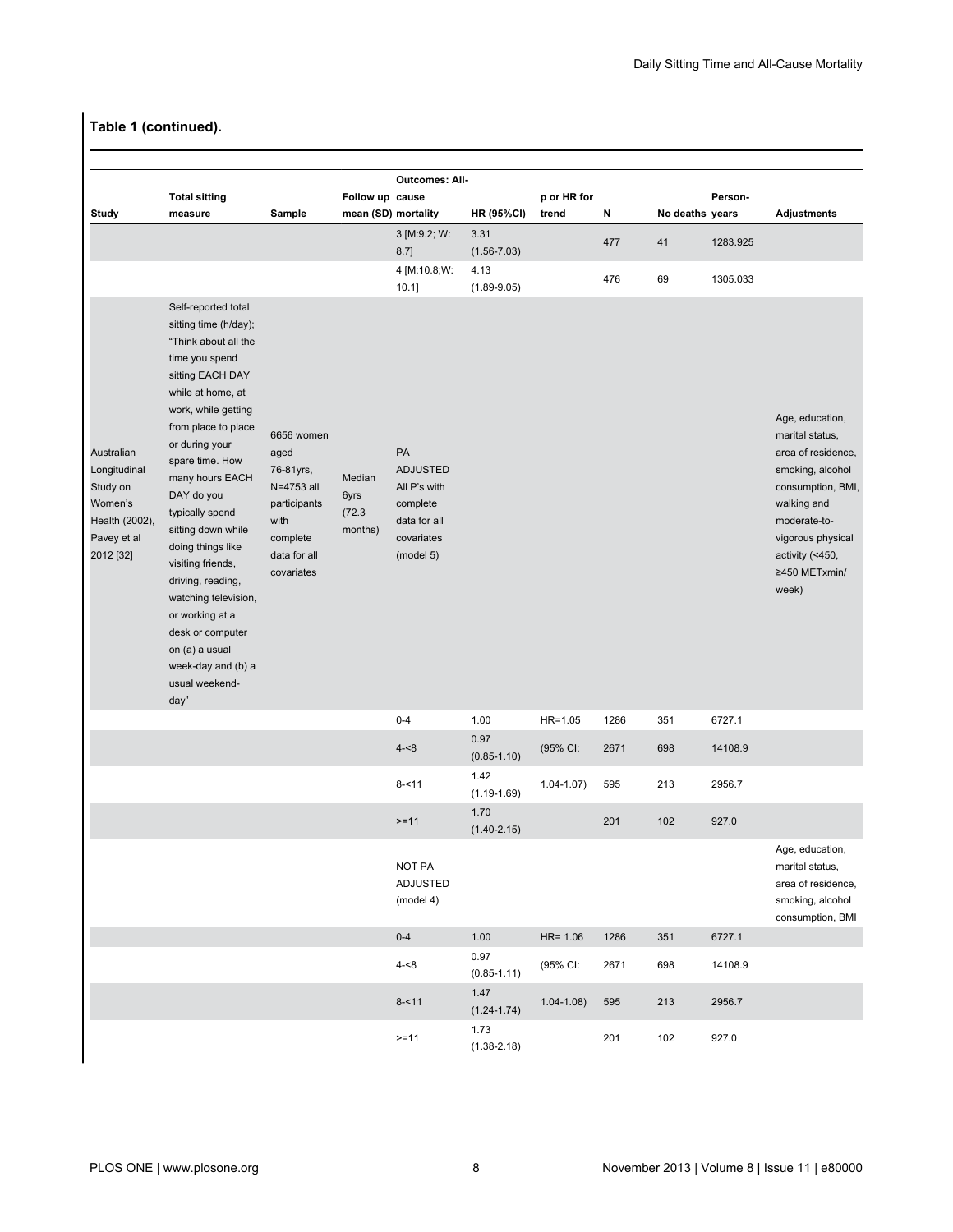|                                                       |                                                                                                                                                                                                        |                                                            |                     | <b>Outcomes: All-</b> |                         |             |       |                 |          |                                                                                                                                                                                                             |
|-------------------------------------------------------|--------------------------------------------------------------------------------------------------------------------------------------------------------------------------------------------------------|------------------------------------------------------------|---------------------|-----------------------|-------------------------|-------------|-------|-----------------|----------|-------------------------------------------------------------------------------------------------------------------------------------------------------------------------------------------------------------|
|                                                       | <b>Total sitting</b>                                                                                                                                                                                   |                                                            | Follow up cause     |                       |                         | p or HR for |       |                 | Person-  |                                                                                                                                                                                                             |
| Study                                                 | measure                                                                                                                                                                                                | Sample                                                     | mean (SD) mortality |                       | <b>HR (95%CI)</b>       | trend       | N     | No deaths years |          | <b>Adjustments</b>                                                                                                                                                                                          |
| <b>HUNT3 Study</b><br>(2008), Chau<br>et al 2013 [33] | Total sitting (h/day);<br>"About how many<br>hours do you sit<br>during an average<br>day? (include work<br>hours and leisure<br>time)"; Categorised<br>later into $<$ 4, 4 $<$ 7,<br>7-<10, 10+ h/day | 42,077<br>adults aged<br>at least 18<br>yrs, 53%<br>female | 3.3 yrs<br>(0.51)   | PA<br><b>ADJUSTED</b> |                         |             |       |                 |          | Age, sex, BMI,<br>education level,<br>meeting PA<br>guidelines<br>(<30,≥30 min/day<br>at work or in<br>leisure time)<br>smoking status,<br>general health<br>status, cardio-<br>metabolic disease<br>status |
|                                                       |                                                                                                                                                                                                        |                                                            |                     | <4                    | 1.00                    | p=0.001     | 8529  | 94              | 27,915.4 |                                                                                                                                                                                                             |
|                                                       |                                                                                                                                                                                                        |                                                            |                     | $4 - 7$               | 1.12<br>$(0.89 - 1.42)$ |             | 20143 | 302             | 65,881.9 |                                                                                                                                                                                                             |
|                                                       |                                                                                                                                                                                                        |                                                            |                     | $7 - 10$              | 1.18<br>$(0.90 - 1.57)$ |             | 7843  | 122             | 25,510.7 |                                                                                                                                                                                                             |
|                                                       |                                                                                                                                                                                                        |                                                            |                     | $>=10$                | 1.65<br>$(1.24 - 2.21)$ |             | 5562  | 122             | 18,007.8 |                                                                                                                                                                                                             |
|                                                       |                                                                                                                                                                                                        |                                                            |                     | NOT PA<br>ADJUSTED    |                         |             |       |                 |          | Age, sex, BMI,<br>education level,<br>smoking status,<br>general health<br>status, cardio-<br>metabolic disease<br>status                                                                                   |
|                                                       |                                                                                                                                                                                                        |                                                            |                     | $<4$                  | 1.00                    | p<0.001     | 8531  | 94              | 27922.4  |                                                                                                                                                                                                             |
|                                                       |                                                                                                                                                                                                        |                                                            |                     | $4 - 7$               | 1.13<br>$(0.89 - 1.43)$ |             | 20147 | 302             | 65894.5  |                                                                                                                                                                                                             |
|                                                       |                                                                                                                                                                                                        |                                                            |                     | $7 - 10$              | 1.21<br>$(0.92 - 1.60)$ |             | 7847  | 122             | 25522.1  |                                                                                                                                                                                                             |
|                                                       |                                                                                                                                                                                                        |                                                            |                     | $>= 10$               | 1.75<br>$(1.32 - 2.32)$ |             | 5565  | 122             | 18017.7  |                                                                                                                                                                                                             |

PA= Physical activity

doi: 10.1371/journal.pone.0080000.t001

(HR=1.34, 95% CI: 1.28-1.40) and 52% (HR=1.52, 95% CI: 1.46-1.58) increased all-cause mortality risk with and without adjusting for physical activity, respectively.

The overall weighted PAF for all-cause mortality attributable to total daily sitting time, after taking physical activity into account, was estimated to be 5.9%. Individual study PAFs ranged from 1.9% for the largest study with self-report data [[11](#page-13-0)] to 58% for the smaller objective measure study by Koster and colleagues[[30](#page-13-0)]. When the Koster et al study was excluded, the overall weighted PAF for all-cause mortality attributable to total daily sitting time was 4.4% (range: 1.9% - 15.6%), after accounting for physical activity.

#### **Evidence of publication bias**

The small number of studies and presence of significant heterogeneity precluded formal testing for publication bias[\[35\]](#page-13-0). However, visual inspection of the forest and funnel plots [\(Figure S1](#page-12-0)) suggest that there may be some publication bias present, with larger cohort studies reporting the smaller effects[[36](#page-13-0)].

#### **Discussion**

This meta-analysis of data from 595,086 participants in six prospective studies on the associations between total sitting and all-cause mortality found that each additional hour of daily sitting is associated with an overall 2% increased risk of all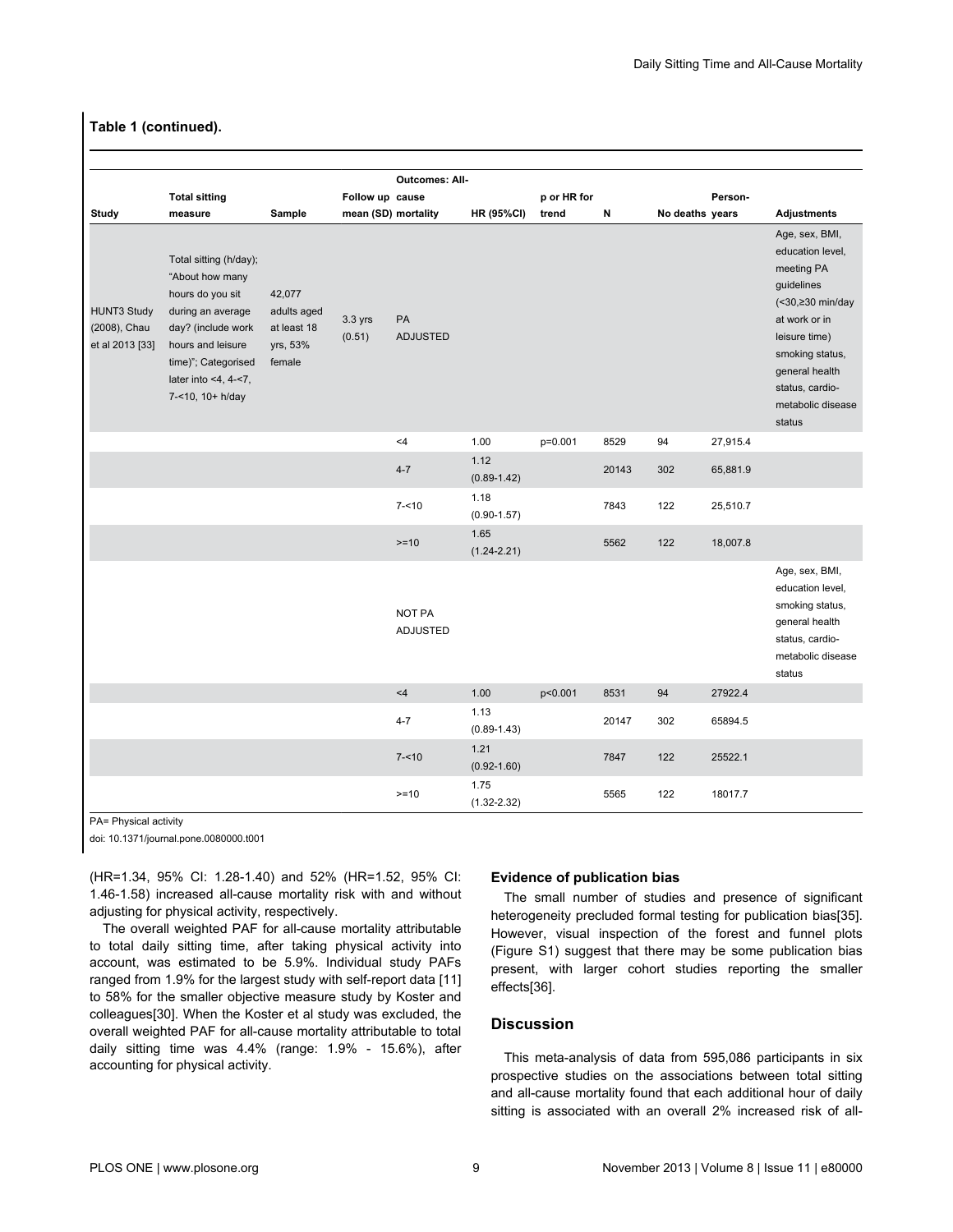<span id="page-10-0"></span>**Table 2.** Study quality appraisal criteria and number of studies meeting each criterion **\*** .

|        |                                                                                                                                                                                                                                                                 | Inoue        | <b>Matthews</b>     | van der<br>Ploeg 2012 Koster |              | Pavey        | Chau         |     |
|--------|-----------------------------------------------------------------------------------------------------------------------------------------------------------------------------------------------------------------------------------------------------------------|--------------|---------------------|------------------------------|--------------|--------------|--------------|-----|
|        | <b>Criterion</b>                                                                                                                                                                                                                                                |              | 2008 [34] 2012 [11] | [10]                         | 2012 [30]    | 2012 [32]    | 2013 [33] n  |     |
| 1.     | Objectives: Are the objectives or hypotheses of the research described in the paper<br>stated?                                                                                                                                                                  | $\mathbf{1}$ | $\mathbf{1}$        | $\mathbf{1}$                 | $\mathbf{1}$ | $\mathbf{1}$ | $\mathbf{1}$ | 6/6 |
| 2.     | Study design: Is the study design presented?                                                                                                                                                                                                                    | $\mathbf{1}$ | $\mathbf{1}$        | $\mathbf{1}$                 | $\mathbf{1}$ | $\mathbf{1}$ | $\mathbf{1}$ | 6/6 |
| За.    | Target population: Do the authors describe the target population they wanted to<br>research?                                                                                                                                                                    | $\mathbf{1}$ | $\mathbf{0}$        | $\mathbf{1}$                 | $\mathbf{1}$ | $\mathbf{1}$ | $\mathbf{0}$ | 4/6 |
| $3b$ . | Sample: Was a random sample of the target population taken? AND was the<br>response rate 60 percent or more?                                                                                                                                                    | $\mathbf 0$  | 0                   | 0                            | 0            | 0            | $\Omega$     | 0/6 |
| 3c.    | Sample: Is participant selection described?                                                                                                                                                                                                                     | $\mathbf{1}$ | $\mathbf{1}$        | $\mathbf{1}$                 | $\mathbf{1}$ | $\mathbf{1}$ | $\mathbf{1}$ | 6/6 |
|        | 3d. Sample: Is participant recruitment described, or referred to?                                                                                                                                                                                               | $\mathbf{1}$ | $\mathbf{1}$        | $\mathbf{1}$                 | 1            | 1            | $\mathbf{1}$ | 6/6 |
| 3e.    | Sample: Are the inclusion and/or exclusion criteria stated?                                                                                                                                                                                                     | $\mathbf{1}$ | $\mathbf{1}$        | $\mathbf{1}$                 | $\mathbf{1}$ | 0            | $\mathbf{1}$ | 5/6 |
| 3f.    | Sample: Is the study sample described? (minimum description = sample size,<br>gender, age and an indicator of socio-economic status)                                                                                                                            | $\mathbf{1}$ | $\mathbf{1}$        | $\mathbf{1}$                 | 1            | $\mathbf{1}$ | $\mathbf{1}$ | 6/6 |
| 3g.    | Sample: Are the numbers of participants at each stage of the study reported?<br>(Authors should report at least numbers eligible, numbers recruited, numbers with<br>data at baseline and numbers lost to follow up)                                            | $\mathbf{1}$ | 1                   | $\mathbf 0$                  | $\mathbf 0$  | $\mathbf{1}$ | $\pmb{0}$    | 3/6 |
| 4.     | Variables: Are the measures of total sitting and mortality described?                                                                                                                                                                                           | $\mathbf{1}$ | $\mathbf{1}$        | $\mathbf{1}$                 | 1            | $\mathbf{1}$ | $\mathbf{1}$ | 6/6 |
| 5a.    | Data sources & collection: Do authors describe the source of their data? (e.g.,<br>cancer registry, health survey) AND did authors describe how the data were<br>collected? (e.g., by mail)                                                                     | $\mathbf{1}$ | $\mathbf{1}$        | $\mathbf{1}$                 | $\mathbf{1}$ | $\mathbf{1}$ | $\mathbf{1}$ | 6/6 |
| 5b.    | Measurement: Was reliability of the measure(s) of total sitting mentioned or referred<br>to?                                                                                                                                                                    | $\mathbf 0$  | 0                   | $\mathbf{1}$                 | $\mathbf 0$  | $\mathbf{1}$ | $\mathbf{1}$ | 3/6 |
| 5c.    | Measurement: Was the validity of the measure(s) of total sitting mentioned or<br>referred to?                                                                                                                                                                   | $\mathbf{1}$ | $\mathbf{1}$        | $\mathbf{1}$                 | $\bf 0$      | $\mathbf{1}$ | $\mathbf{1}$ | 5/6 |
| 6а.    | Statistical methods: Were appropriate statistical methods used and described,<br>including those for addressing confounders?                                                                                                                                    | $\mathbf{1}$ | 1                   | $\mathbf{1}$                 | 1            | $\mathbf{1}$ | $\mathbf{1}$ | 6/6 |
| 6b.    | Statistical methods: Were the numbers/ percentages of participants with missing<br>data for sitting and the health outcome indicated AND If more than 20 percent of<br>data in the primary analyses were missing, were methods used to address missing<br>data? | $\mathbf 0$  | $\mathbf{1}$        | $\pmb{0}$                    | $\mathbf{0}$ | $\mathbf{1}$ | $\mathbf{0}$ | 2/6 |
|        | Score                                                                                                                                                                                                                                                           | 12           | 12                  | 12                           | 10           | 13           | 11           |     |

\*. 0= 'no'; 1= 'yes'

doi: 10.1371/journal.pone.0080000.t002

cause mortality after physical activity is taken into account. However, the association between sitting time and all-cause mortality risk was found to be non-linear, with a 5% increased risk of all-cause mortality for each 1-hour increment in sitting time per day for adults sitting >7 h/day, after accounting for multiple covariates including physical activity. However, there was no evidence of higher mortality risk per 1-hour increment of sitting at daily total sitting times 0-3 and >3-7 h/day. When physical activity was not taken into account, total sitting >4-8 and >8 h/day were both associated with significantly higher risk of dying (2% and 8% per 1-hour increment in sitting time per day, respectively). This suggests that physical activity partly attenuates the deleterious associations between total sitting time and all-cause mortality, especially in those in the highest sitting time category.

Our findings suggest that the overall multivariable-adjusted effect of daily total sitting time on all-cause mortality risk is relatively small. Nonetheless, all-cause mortality risk appears to increase progressively as people sit more during the day, with physical activity having a partially protective effect, especially when sitting time is high. Our dose-response modeling estimated the risk of all-cause mortality for sitting 10 h/day to be 34% and 52% higher than sitting for 1 h/day when physical activity was and was not taken into account, respectively ([Figures 2A](#page-11-0) and [3A\)](#page-11-0).

The findings of this meta-analysis are consistent with a metaanalysis of three studies on TV-viewing and mortality[\[13\]](#page-13-0), which showed a pooled HR for all cause mortality of 1.13 per two hour increase of TV-viewing. Other meta-analyses have shown pooled HRs of 1.18-1.45 [[15](#page-13-0)] and 1.49 [[18](#page-13-0)] for the group with the highest level of sitting or sedentary time compared with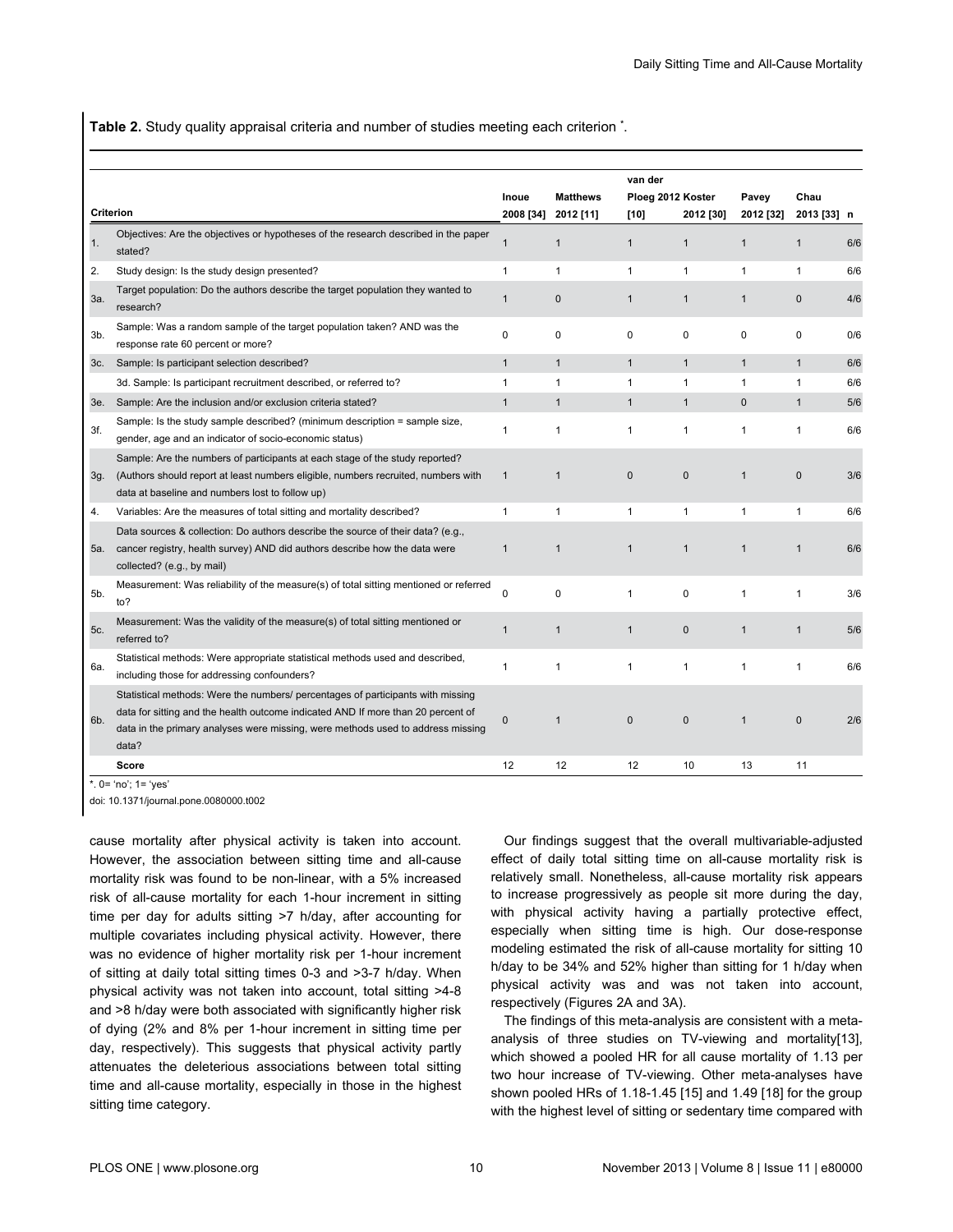<span id="page-11-0"></span>

**Figure 2. Associations of daily total sitting time with allcause mortality risk with adjustment for physical activity. A**: Spaghetti plot of the raw Hazard Ratios (HR) for all-cause mortality from each study sample, by dose of daily total sitting time, with multivariable adjustment including for physical activity. The bold solid line denotes the pooled HR estimate from the fitted spline model and the dotted lines the 95% confidence limits. **B**: Forest plot of the HR per-hour increase in sitting with multivariable adjustment including for physical activity. (n=7 samples from 6 studies). doi: 10.1371/journal.pone.0080000.g002

the lowest group, respectively. However, both studies combined different measures of sedentary behavior (TVviewing mostly, and sitting time) in their analyses, and neither study examined dose-response relationships for daily total sitting time. Furthermore, earlier meta-analyses did not compare associations between sitting and mortality, with and without adjusting for physical activity. Our meta-analysis demonstrates the attenuation of mortality risk for daily sitting time after taking physical activity into account, by presenting results for models with and without adjustment for physical activity.

Five of the six studies included in this meta-analysis assessed total sitting time through single-item self-report measures, and measurement error in reported sitting time could have led to misclassification and attenuation of the risk estimates observed in these studies[\[31,37\]](#page-13-0). This may have resulted in an underestimation of the strength of the underlying association. The only study that used an objective measure of sedentary behavior showed a much stronger association with all-cause mortality[[30](#page-13-0)]. However, this was also the smallest



**Figure 3. Associations of daily total sitting time with allcause mortality risk with no adjustment for physical activity. A**: Spaghetti plot of the raw Hazard Ratios (HR) for all-cause mortality from each study sample, by dose of daily total sitting time, with multivariable adjustment but not for physical activity. The bold solid line denotes the pooled HR estimate from the fitted spline model and the dotted lines the 95% confidence limits. **B**: Forest plot of the HR per-hour increase in sitting with multivariable adjustment but not for physical activity. (n=5 samples from 5 studies). doi: 10.1371/journal.pone.0080000.g003

study (145 deaths) and the average follow up was relatively short (2.8 years), which increases the risk of reverse causality. A relatively short follow up period was also a limitation of two other studies[[10,33\]](#page-13-0). Nonetheless, all three studies that had a short follow up period conducted sensitivity analyses in order to check for potential reverse causality (at least by excluding people who died in the first year), and all three reported similar associations between sitting time and all-cause mortality in their sensitivity analyses[[10,30,33\]](#page-13-0).

Although our pooled estimates were based on prospective cohort studies, with analyses that corrected for multiple potential confounders, there remains the possibility of unmeasured confounding or reverse causality in the included studies. All studies in this meta-analysis adjusted their analyses for age and physical activity, while four out of six studies also adjusted for sex, and five studies for education and/or smoking ([Table 1](#page-5-0)). Other confounding variables that were taken into account in the studies in this meta-analysis included race, alcohol intake, geographic location, BMI, occupation and marital status. Further, four studies adjusted for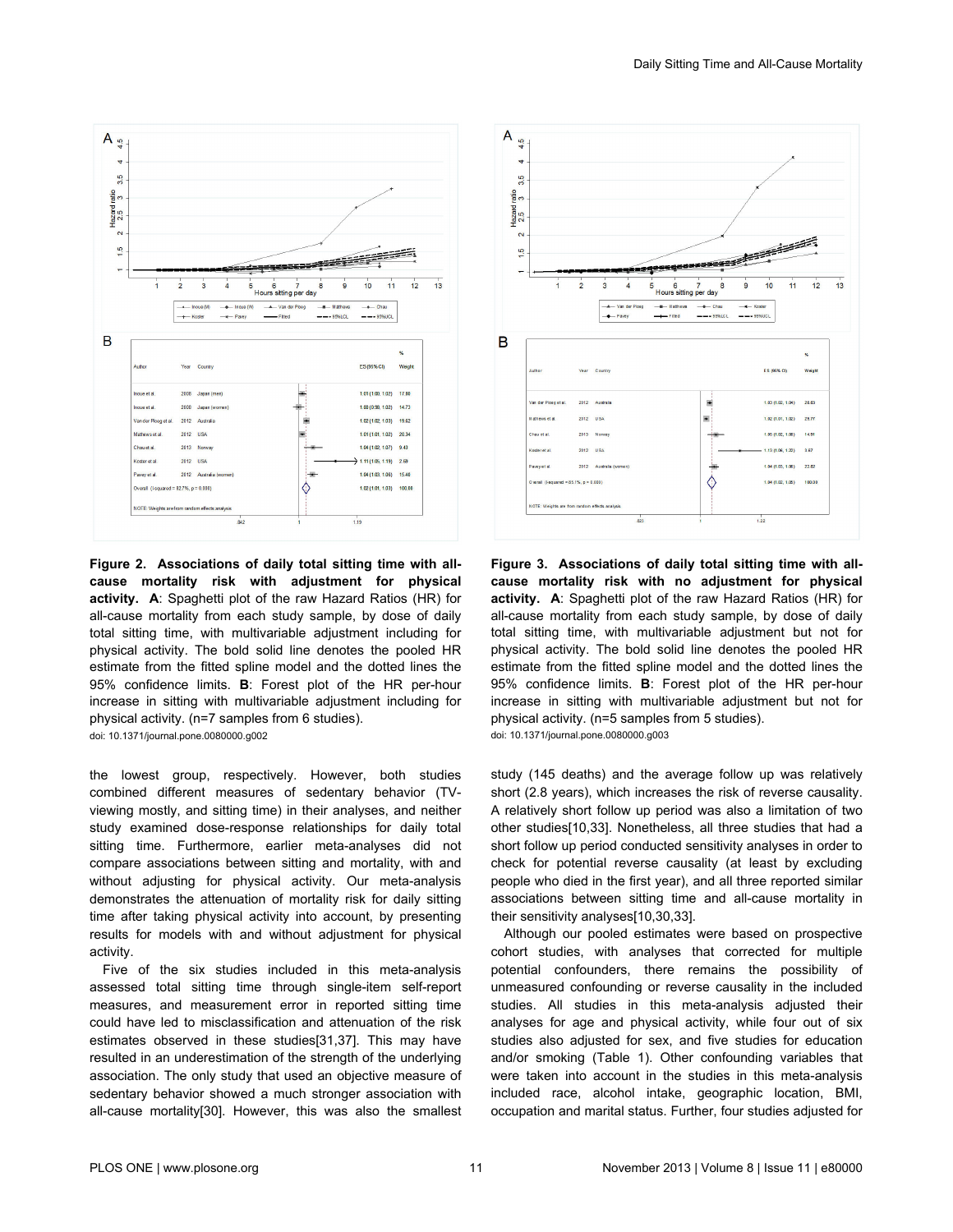<span id="page-12-0"></span>self-rated health or existing health conditions and physical limitations, which is an important consideration in the complex relationship between sitting and health, as sick people are likely to sit more and have higher risk of dying prematurely. One study stratified analyses by sex, age group, BMI categories and pre-existing chronic illness, and observed results consistent with those found for the whole sample[\[10\]](#page-13-0). Another study conducted sensitivity analyses by excluding participants with mobility limitations, cardio-metabolic disease, and cancer and found that the associations between sedentary time and mortality were maintained[[30](#page-13-0)]. Two studies also excluded participants with poor self-rated health at baseline or pre-existing chronic illness from their analyses[\[11,32](#page-13-0)]. The range of adjustments and exclusions in the studies in this meta-analysis may partly account for the significant heterogeneity observed, although the potential for reverse causality cannot be excluded.

The major strength of this study is that it is the first metaanalysis of dose-response relationships between total daily sitting time and mortality risk with and without adjustment for physical activity. Other strengths are the inclusion of data from population based prospective cohort studies, with relatively consistent measurement of daily sitting time in hours per day.

The main limitation of this meta-analysis is the small number of studies included, although this was greater than in some previous meta-analyses[\[13,15](#page-13-0)]. This highlights the emerging interest in this field, and the need for more longitudinal studies to include more comprehensive and better measures of sedentary behavior in future studies[\[38](#page-13-0)]. It will, however, take some time for new studies to accumulate sufficient exposure time to be able to add to the results presented here.

In light of the increasing population prevalence of sedentary behavior[[39](#page-14-0)], our findings have implications for public health. A recent multinational study has shown that 25% of people in developed and developing countries sit for 8 or more hours per day[[7](#page-13-0)]. We estimated that 5.9% of deaths could be attributed to daily total sitting time, even with physical activity taken into account. This estimate is similar to that reported by the World Health Organization for other major risk factors such as tobacco use (8.7%), physical inactivity (5.5%) and overweight and obesity (4.8%)[[40](#page-14-0)], and suggests that if daily sitting time were reduced the beneficial effect on population health could be comparable to that achieved for reducing smoking, inactivity or overweight and obesity.

Our findings suggest that it is timely to develop public health guidelines for sitting, similar to those for other behavioral risk factors. Although current physical activity guidelines, such as those from the USA [\[41\]](#page-14-0) and UK [[42](#page-14-0)], include advice for adults to reduce the amount of time spent sedentary or sitting for prolonged periods, they do not indicate how much sitting is harmful for health. The results of this meta-analysis provide a starting point for making more specific recommendations about how much sitting is associated with adverse health outcomes

and the potential health benefits of reducing daily total sitting time, in addition to those accrued through engaging in moderate-to-vigorous physical activity. Future studies should now examine associations between sitting time and diseasespecific morbidity and mortality.

In conclusion, this meta-analysis of data from prospective cohort studies suggests that higher amounts of daily total sitting time are associated with greater risk of dying from allcauses. Overall, each hour of daily sitting time was associated with a 2% increase in all-cause mortality risk, after taking the protective effects of physical activity into account. The risk appears to increase significantly when adults sit for more than 7 h/day; by 5% for each 1-hour increment in daily sitting time, when the effects of physical activity are taken into account. The findings from this study provide a starting point for identifying a threshold on which to base sedentary behavior recommendations for overall sitting time. Until then, public health and clinical recommendations should continue to advise adults to sit less throughout the day, in addition to physical activity guidelines.

#### **Supporting Information**

#### **Checklist S1. PRISMA checklist.** (DOC)

**Figure S1. Funnel plots for prospective cohort studies of daily total sitting time and all-cause mortality risk. A**: Studies with multivariable adjustment including for physical activity (n=7 samples from 6 studies). **B**: Studies with multivariable adjustment but not for physical activity (n=5 samples from 5 studies).

(TIF)

#### **Acknowledgements**

We thank Dr Toby Pavey and Dr Annemarie Koster for providing additional data for this study. Disclaimer: the views expressed in this publication are those of the authors and not the funders.

#### **Author Contributions**

Conceived and designed the experiments: JYC HPVDP AEB WJB. Analyzed the data: TC. Wrote the manuscript: JYC ACG TC HPVDP ES WJB AEB CEM. Designed search protocol with input from all co-authors: JYC. Performed data extraction and studied quality appraisal: JYC ACG. Made spaghetti plots: ACG. Interpreted data, critically revised manuscript for intellectual content and approved final manuscript: JYC ACG TC HPVDP ES WJB AEB CEM.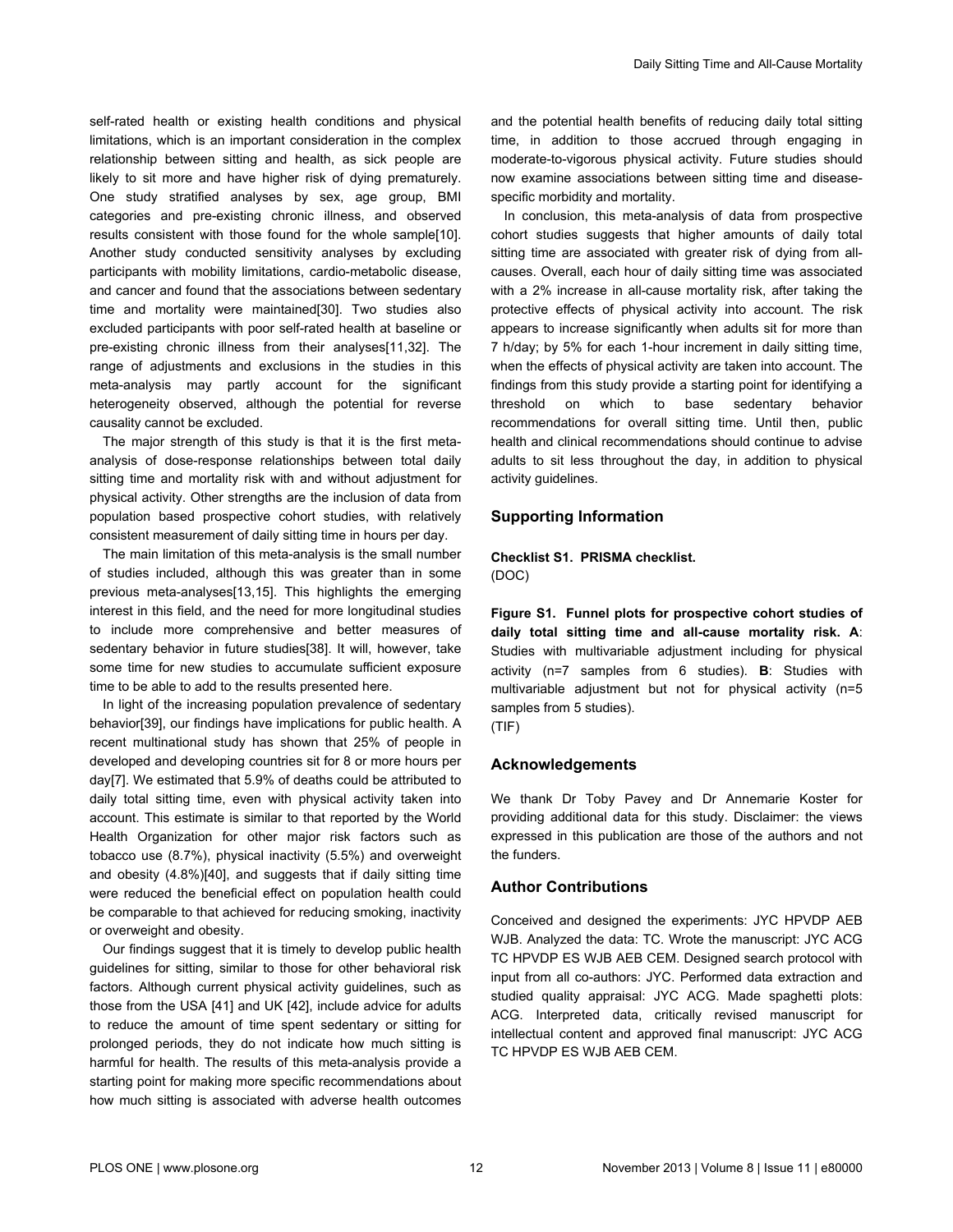#### <span id="page-13-0"></span>**References**

- 1. Lee IM, Shiroma EJ, Lobelo F, Puska P, Blair SN et al. (2012) Effect of physical inactivity on major non-communicable diseases worldwide: an analysis of burden of disease and life expectancy. Lancet 380: 219-229. doi[:10.1016/S0140-6736\(12\)61031-9.](http://dx.doi.org/10.1016/S0140-6736(12)61031-9) PubMed: [22818936.](http://www.ncbi.nlm.nih.gov/pubmed/22818936)
- 2. Ainsworth BE, Haskell WL, Whitt MC, Irwin ML, Swartz AM et al. (2000) Compendium of physical activities: an update of activity codes and MET intensities. Med Sci Sports Exerc 32: S498-S504. doi: [10.1097/00005768-200009001-00009](http://dx.doi.org/10.1097/00005768-200009001-00009). PubMed: [10993420](http://www.ncbi.nlm.nih.gov/pubmed/10993420).
- 3. Sedentary Behaviour Research Network (2012) Standardized use of the terms "sedentary" and "sedentary behaviours". Appl Physiol Nutr Metab 37: 540-542. doi:[10.1139/h2012-024](http://dx.doi.org/10.1139/h2012-024). PubMed: [22540258](http://www.ncbi.nlm.nih.gov/pubmed/22540258).
- 4. Matthews CE, Chen KY, Freedson PS, Buchowski MS, Beech BM et al. (2008) Amount of time spent in sedentary behaviors in the United States, 2003-2004. Am J Epidemiol 167: 875-881. doi:[10.1093/aje/](http://dx.doi.org/10.1093/aje/kwm390) [kwm390.](http://dx.doi.org/10.1093/aje/kwm390) PubMed: [18303006.](http://www.ncbi.nlm.nih.gov/pubmed/18303006)
- 5. Colley RC, Garriguet D, Janssen I, Craig CL, Clarke J et al. (2011) Physical activity of Canadian adults: Accelerometer results from the 2007 to 2009 Canadian Health Measures Survey. Health Reports, Statistics Canada, Catalogue no 82-003-XPE. p. 22.
- 6. Aresu M, Bécares L, Brage S, Chaudhury M, Doyle-Francis M et al. (2009) Health Survey for England 2008 Volume 1. Physical activity and fitness. UK: The NHS Information Centre for Health and Social Care.
- 7. Bauman A, Ainsworth BE, Sallis JF, Hagströmer M, Craig CL et al. (2011) The descriptive epidemiology of sitting – a 20 country comparison using the International Physical Activity Questionnaire (IPAQ). Am J Prev Med 41: 228-235. doi[:10.1016/j.amepre.](http://dx.doi.org/10.1016/j.amepre.2011.06.005) [2011.06.005.](http://dx.doi.org/10.1016/j.amepre.2011.06.005) PubMed: [21767731.](http://www.ncbi.nlm.nih.gov/pubmed/21767731)
- 8. Proper KI, Singh AS, van Mechelen W, Chinapaw MJM (2011) Sedentary behaviors and health outcomes among adults: A systematic review of prospective studies. Am J Prev Med 40: 174-182. doi: [10.1016/j.amepre.2010.10.015.](http://dx.doi.org/10.1016/j.amepre.2010.10.015) PubMed: [21238866.](http://www.ncbi.nlm.nih.gov/pubmed/21238866)
- 9. Thorp AA, Owen N, Neuhaus M, Dunstan DW (2011) Sedentary behaviors and subsequent health outcomes in adults: A systematic review of longitudinal studies, 1996-2011. Am J Prev Med 41: 207-215. doi:[10.1016/j.amepre.2011.05.004](http://dx.doi.org/10.1016/j.amepre.2011.05.004). PubMed: [21767729](http://www.ncbi.nlm.nih.gov/pubmed/21767729).
- 10. van der Ploeg HP, Chey T, Korda RJ, Banks E, Bauman AE (2012) Sitting time and all-cause mortality risk in 222,497 Australian adults. Arch Intern Med 172: 494-500. doi:[10.1001/archinternmed.2011.2174.](http://dx.doi.org/10.1001/archinternmed.2011.2174) PubMed: [22450936.](http://www.ncbi.nlm.nih.gov/pubmed/22450936)
- 11. Matthews CE, George SM, Moore SC, Bowles HR, Blair A et al. (2012) Amount of time spent in sedentary behaviors and cause-specific mortality in US adults. Am J Clin Nutr 95: 437-445. doi[:10.3945/ajcn.](http://dx.doi.org/10.3945/ajcn.111.019620) [111.019620.](http://dx.doi.org/10.3945/ajcn.111.019620) PubMed: [22218159.](http://www.ncbi.nlm.nih.gov/pubmed/22218159)
- 12. Stamatakis E, Hamer M, Dunstan DW (2011) Screen-based entertainment time, all-cause mortality, and cardiovascular events: Population-based study with ongoing mortality and hospital events follow-up. J Am Coll Cardiol 57: 292-299. doi[:10.1016/j.jacc.](http://dx.doi.org/10.1016/j.jacc.2010.05.065) [2010.05.065.](http://dx.doi.org/10.1016/j.jacc.2010.05.065) PubMed: [21232666.](http://www.ncbi.nlm.nih.gov/pubmed/21232666)
- 13. Grøntved A, Hu FB (2011) Television viewing and risk of type 2 diabetes, cardiovascular disease, and all-cause mortality. JAMA 305: 2448-2455. doi[:10.1001/jama.2011.812.](http://dx.doi.org/10.1001/jama.2011.812) PubMed: [21673296.](http://www.ncbi.nlm.nih.gov/pubmed/21673296)
- 14. WHO (2010) Global recommendations on physical activity for health. Geneva: World Health Organisation.
- 15. Katzmarzyk PT, Lee IM (2012) Sedentary behaviour and life expectancy in the USA: a cause-deleted life table analysis. BMJ Open 2: e000828. doi:[10.1136/bmjopen-2012-000828.](http://dx.doi.org/10.1136/bmjopen-2012-000828) PubMed: [22777603000810](http://www.ncbi.nlm.nih.gov/pubmed/22777603000810).001136/bmjopen-002012-000828
- 16. Katzmarzyk PT, Church TS, Craig CL, Bouchard C (2009) Sitting time and mortality from all causes, cardiovascular disease, and cancer. Med Sci Sports Exerc 41: 998-1005. doi:[10.1249/MSS.0b013e3181930355.](http://dx.doi.org/10.1249/MSS.0b013e3181930355) PubMed: [19346988.](http://www.ncbi.nlm.nih.gov/pubmed/19346988)
- 17. Patel AV, Bernstein L, Deka A, Feigelson HS, Campbell PT et al. (2010) Leisure time spent sitting in relation to total mortality in a prospective cohort of US adults. Am J Epidemiol 172: 419-429. doi: [10.1093/aje/kwq155](http://dx.doi.org/10.1093/aje/kwq155). PubMed: [20650954](http://www.ncbi.nlm.nih.gov/pubmed/20650954).
- 18. Wilmot EG, Edwardson CL, Achana FA, Davies MJ, Gorely T et al. (2012) Sedentary time in adults and the association with diabetes, cardiovascular disease and death: systematic review and metaanalysis. Diabetologia 55: 2895-2905. doi:[10.1007/s00125-012-2677-z.](http://dx.doi.org/10.1007/s00125-012-2677-z) PubMed: [22890825.](http://www.ncbi.nlm.nih.gov/pubmed/22890825)
- 19. Stroup DF, Berlin JA, Morton SC, Olkin I, Williamson GD et al. (2000) Meta-analysis of observational studies in epidemiology: a proposal for reporting. Meta-analysis Of Observational Studies in Epidemiology (MOOSE) group. JAMA 283: 2008-2012. doi[:10.1001/jama.](http://dx.doi.org/10.1001/jama.283.15.2008) [283.15.2008.](http://dx.doi.org/10.1001/jama.283.15.2008) PubMed: [10789670.](http://www.ncbi.nlm.nih.gov/pubmed/10789670)
- 20. Tooth L, Ware R, Bain C, Purdie DM, Dobson A (2005) Quality of reporting of observational longitudinal research. Am J Epidemiol 161: 280-288. doi[:10.1093/aje/kwi042.](http://dx.doi.org/10.1093/aje/kwi042) PubMed: [15671260.](http://www.ncbi.nlm.nih.gov/pubmed/15671260)
- 21. von Elm E, Altman DG, Egger M, Pocock SJ, Gøtzsche PC et al. (2008) The Strengthening the Reporting of Observational Studies in Epidemiology (STROBE) statement: guidelines for reporting observational studies. J Clin Epidemiol 61: 344-349. doi[:10.1016/](http://dx.doi.org/10.1016/j.jclinepi.2007.11.008) [j.jclinepi.2007.11.008](http://dx.doi.org/10.1016/j.jclinepi.2007.11.008). PubMed: [18313558](http://www.ncbi.nlm.nih.gov/pubmed/18313558).
- 22. Fung AE, Palanki R, Bakri SJ, Depperschmidt E, Gibson A (2009) Applying the CONSORT and STROBE statements to evaluate the reporting quality of neovascular age-related macular degeneration studies. Ophthalmology 116: 286-296.e284
- 23. van Uffelen JGZ, Wong J, Chau JY, van der Ploeg HP, Riphagen I et al. (2010) Occupational sitting and health risks: A systematic review. Am J Prev Med 39: 379-388. doi[:10.1016/j.amepre.2010.05.024](http://dx.doi.org/10.1016/j.amepre.2010.05.024). PubMed: [20837291.](http://www.ncbi.nlm.nih.gov/pubmed/20837291)
- 24. Soedamah-Muthu SS, Verberne LD, Ding EL, Engberink MF, Geleijnse JM (2012) Dairy consumption and incidence of hypertension: a doseresponse meta-analysis of prospective cohort studies. Hypertension 60: 1131-1137. doi:[10.1161/HYPERTENSIONAHA.112.195206.](http://dx.doi.org/10.1161/HYPERTENSIONAHA.112.195206) PubMed: [22987924.](http://www.ncbi.nlm.nih.gov/pubmed/22987924)
- 25. Orsini N, Bellocco R, Greenland S (2006) Generalized least squares for trend estimation of summarized dose–response data. STATA J 6: 40-57.
- 26. Bagnardi V, Zambon A, Quatto P, Corrao G (2004) Flexible metaregression functions for modeling aggregate dose-response data, with an application to alcohol and mortality. Am J Epidemiol 159: 1077-1086. doi[:10.1093/aje/kwh142.](http://dx.doi.org/10.1093/aje/kwh142) PubMed: [15155292.](http://www.ncbi.nlm.nih.gov/pubmed/15155292)
- 27. Higgins JPT, Thompson SG, Deeks JJ, Altman DG (2003) Measuring inconsistency in meta-analyses. BMJ 327: 557-560. doi:[10.1136/bmj.](http://dx.doi.org/10.1136/bmj.327.7414.557) [327.7414.557](http://dx.doi.org/10.1136/bmj.327.7414.557). PubMed: [12958120](http://www.ncbi.nlm.nih.gov/pubmed/12958120).
- 28. Xue QL, Bandeen-Roche K, Mielenz TJ, Seplaki CL, Szanton SL et al. (2012) Patterns of 12-year change in physical activity levels in community-dwelling older women: can modest levels of physical activity help older women live longer? Am J Epidemiol 176: 534-543. doi: [10.1093/aje/kws125.](http://dx.doi.org/10.1093/aje/kws125) PubMed: [22935515.](http://www.ncbi.nlm.nih.gov/pubmed/22935515)
- 29. Weller I, Corey P (1998) The impact of excluding non-leisure energy expenditure on the relation between physical activity and mortality in women. Epidemiology 9: 632-635. doi: [10.1097/00001648-199811000-00012](http://dx.doi.org/10.1097/00001648-199811000-00012). PubMed: [9799173](http://www.ncbi.nlm.nih.gov/pubmed/9799173).
- 30. Koster A, Caserotti P, Patel KV, Matthews CE, Berrigan D et al. (2012) Association of sedentary time with mortality independent of moderate to vigorous physical activity. PLOS ONE 7: e37696. doi[:10.1371/](http://dx.doi.org/10.1371/journal.pone.0037696) [journal.pone.0037696](http://dx.doi.org/10.1371/journal.pone.0037696). PubMed: [22719846](http://www.ncbi.nlm.nih.gov/pubmed/22719846).
- 31. Healy GN, Clark BK, Winkler EAH, Gardiner PA, Brown WJ et al. (2011) Measurement of adults' sedentary time in population-based studies. Am J Prev Med 41: 216-227. doi:[10.1016/j.amepre.](http://dx.doi.org/10.1016/j.amepre.2011.05.005) [2011.05.005](http://dx.doi.org/10.1016/j.amepre.2011.05.005). PubMed: [21767730](http://www.ncbi.nlm.nih.gov/pubmed/21767730).
- 32. Pavey TG, Peeters GG, Brown WJ (2012) Sitting-time and 9-year allcause mortality in older women. Br J Sports Med: ([MedlinePgn:]) doi: [10.1136/bjsports-2012-091676.](http://dx.doi.org/10.1136/bjsports-2012-091676) PubMed: [23243009.](http://www.ncbi.nlm.nih.gov/pubmed/23243009)
- 33. Chau JY, Grunseit A, Midthjell K, Holmen TL, Holmen J et al. (2013) Sedentary behaviour and risk of mortality from all–causes and cardiometabolic diseases in adults: evidence from the HUNT3 population cohort. Br J Sports Med (published online first) [May 10, 2013] doi: [10.1136/bjsports-2012-091974.](http://dx.doi.org/10.1136/bjsports-2012-091974)
- 34. Inoue M, Iso H, Yamamoto S, Kurahashi N, Iwasaki M et al. (2008) Daily total physical activity level and premature death in men and women: results from a large-scale population-based cohort study in Japan (JPHC study). Ann Epidemiol 18: 522-530. doi[:10.1016/](http://dx.doi.org/10.1016/j.annepidem.2008.03.008) [j.annepidem.2008.03.008.](http://dx.doi.org/10.1016/j.annepidem.2008.03.008) PubMed: [18504139.](http://www.ncbi.nlm.nih.gov/pubmed/18504139)
- 35. Ioannidis JP, Trikalinos TA (2007) The appropriateness of asymmetry tests for publication bias in meta-analyses: a large survey. CMAJ 176: 1091-1096. doi[:10.1503/cmaj.060410](http://dx.doi.org/10.1503/cmaj.060410). PubMed: [17420491](http://www.ncbi.nlm.nih.gov/pubmed/17420491).
- 36. Egger M, Davey Smith G, Schneider M, Minder C (1997) Bias in metaanalysis detected by a simple, graphical test. BMJ 315: 629-634. doi: [10.1136/bmj.315.7109.629.](http://dx.doi.org/10.1136/bmj.315.7109.629) PubMed: [9310563.](http://www.ncbi.nlm.nih.gov/pubmed/9310563)
- 37. Matthews CE, Moore SC, George SM, Sampson J, Bowles HR (2012) Improving self-reports of active and sedentary behaviors in large epidemiologic studies. Exerc Sport Sci Rev 40: 118-126. PubMed: [22653275.](http://www.ncbi.nlm.nih.gov/pubmed/22653275)
- 38. Matthews CE, Hagströmer M, Pober DM, Bowles HR (2012) Best practices for using physical activity monitors in population-based research. Med Sci Sports 44: S68-S76. doi[:10.1249/MSS.](http://dx.doi.org/10.1249/MSS.0b013e3182399e5b) [0b013e3182399e5b.](http://dx.doi.org/10.1249/MSS.0b013e3182399e5b) PubMed: [22157777.](http://www.ncbi.nlm.nih.gov/pubmed/22157777)